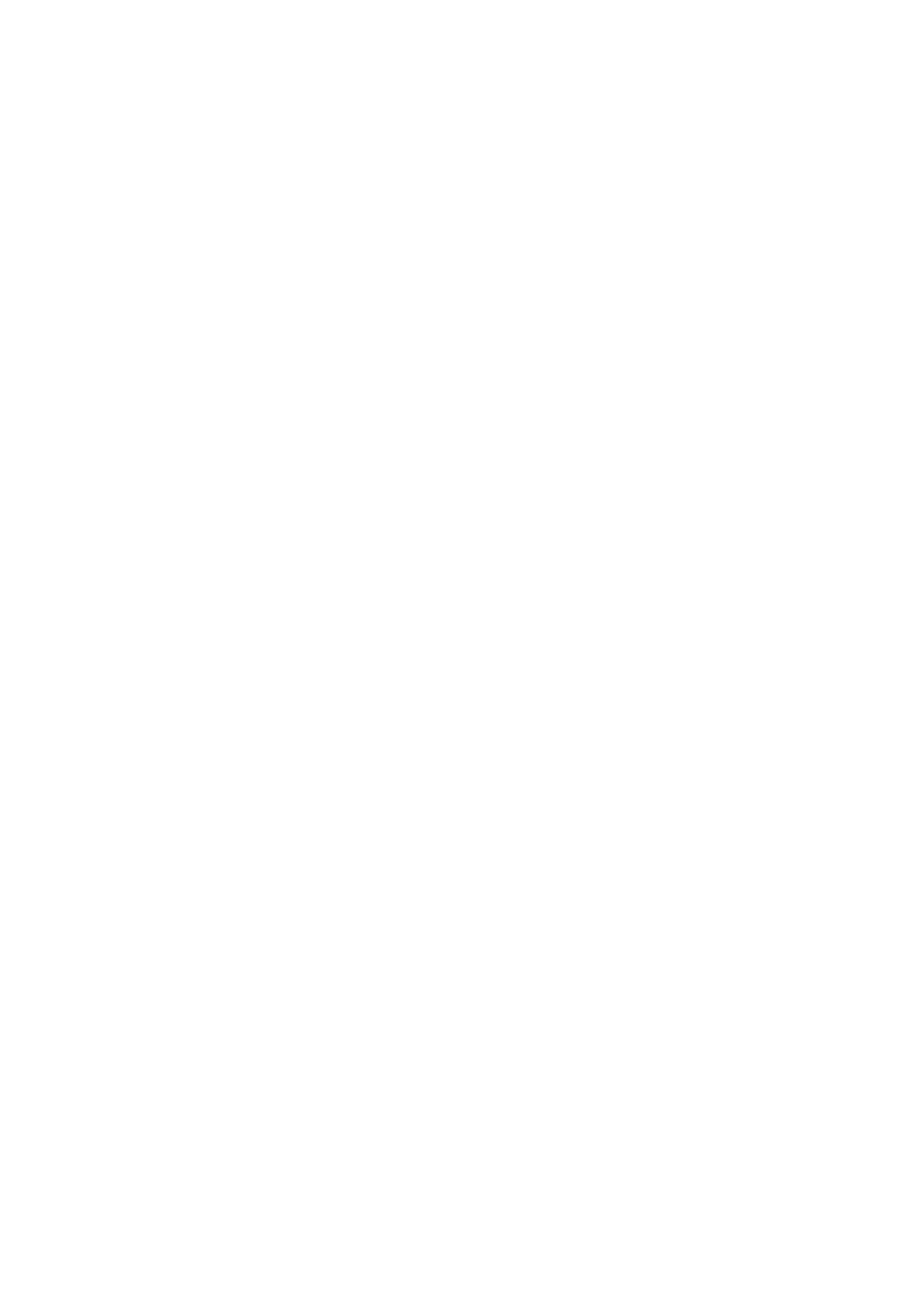#### **Table A-13.1. Effective doses to adults in the first year after the accident for Fukushima Prefecture (excluding evacuated areas)**

|                      | Estimated effective doses to adults (mSv)<br>Average |                                             |                     |                             |                              |           |      |       |        |
|----------------------|------------------------------------------------------|---------------------------------------------|---------------------|-----------------------------|------------------------------|-----------|------|-------|--------|
| <i>Municipality</i>  | Population<br>in 2010                                | deposition<br>density of<br>${}^{137}Cs$ on | External<br>(plume) | External<br>(ground)        | <b>Inhalation</b><br>(plume) | Ingestion |      | Total |        |
|                      | ( <i>persons</i> )                                   | soil<br>$(Bq/m^2)$                          | Mean                | Mean                        | Mean                         | Mean      | Mean | 5%ile | 95%ile |
|                      |                                                      |                                             |                     | <b>Fukushima Prefecture</b> |                              |           |      |       |        |
| Aizubange Machi      | 17918                                                | 39 4 54                                     | < 0.001             | 0.65                        | 0.007                        | 0.036     | 0.69 | 0.41  | 1.2    |
| Aizumisato Machi     | 24 631                                               | 14 5 23                                     | < 0.001             | 0.25                        | 0.006                        | 0.036     | 0.30 | 0.17  | 0.54   |
| Aizuwakamatsu<br>Shi | 131 928                                              | 24 878                                      | < 0.001             | 0.51                        | 0.007                        | 0.036     | 0.55 | 0.33  | 0.95   |
| Asakawa Machi        | 7402                                                 | 23 748                                      | 0.001               | 0.42                        | 0.009                        | 0.036     | 0.47 | 0.28  | 0.82   |
| Bandai Machi         | 4 2 9 3                                              | 22 201                                      | < 0.001             | 0.44                        | 0.018                        | 0.036     | 0.49 | 0.30  | 0.86   |
| Date Shi             | 69 9 63                                              | 147 228                                     | 0.008               | 2.4                         | 0.16                         | 0.036     | 2.6  | 1.6   | 4.3    |
| Fukushima Shi        | 296 181                                              | 228 498                                     | 0.006               | 3.6                         | 0.15                         | 0.036     | 3.8  | 2.3   | 6.3    |
| Furudono Machi       | 6 3 7 4                                              | 21 963                                      | 0.002               | 0.38                        | 0.020                        | 0.036     | 0.43 | 0.26  | 0.76   |
| Hanawa Machi         | 10 663                                               | 19 976                                      | 0.002               | 0.35                        | 0.019                        | 0.036     | 0.41 | 0.24  | 0.72   |
| Hinoemata Mura       | 696                                                  | 2 4 3 4                                     | $<$ 0.001 $\,$      | 0.04                        | < 0.001                      | 0.036     | 0.08 | 0.042 | 0.16   |
| Hirata Mura          | 7595                                                 | 19 29 6                                     | 0.001               | 0.35                        | 0.012                        | 0.036     | 0.40 | 0.24  | 0.72   |
| Inawashiro Machi     | 16 982                                               | 24 633                                      | 0.001               | 0.40                        | 0.049                        | 0.036     | 0.49 | 0.30  | 0.87   |
| Ishikawa Machi       | 19 175                                               | 11789                                       | 0.001               | 0.20                        | 0.006                        | 0.036     | 0.24 | 0.14  | 0.45   |
| Iwaki Shi            | 354 297                                              | 26 3 8 5                                    | 0.008               | 0.72                        | 0.080                        | 0.036     | 0.84 | 0.50  | 1.5    |
| Izumizaki Mura       | 6949                                                 | 55 888                                      | 0.001               | 0.90                        | 0.008                        | 0.036     | 0.95 | 0.56  | 1.6    |
| Kagamiishi Machi     | 13 651                                               | 56 530                                      | 0.001               | 0.92                        | 0.009                        | 0.036     | 1.0  | 0.58  | 1.7    |
| Kaneyama Machi       | 2871                                                 | 3 1 6 1                                     | < 0.001             | 0.05                        | < 0.001                      | 0.036     | 0.08 | 0.042 | 0.19   |
| Kawamata Machi       | 16847                                                | 93 168                                      | 0.004               | 1.5                         | 0.073                        | 0.036     | 1.6  | 0.99  | 2.8    |
| Kitakata Shi         | 55 824                                               | 20 684                                      | < 0.001             | 0.37                        | 0.006                        | 0.036     | 0.41 | 0.25  | 0.73   |
| Kitashiobara<br>Mura | 3791                                                 | 49 371                                      | 0.001               | 0.82                        | 0.026                        | 0.036     | 0.89 | 0.54  | 1.5    |
| Koori Machi          | 14 708                                               | 208 246                                     | 0.010               | 3.2                         | 0.23                         | 0.036     | 3.5  | 2.2   | 5.8    |
| Koriyama Shi         | 341 781                                              | 162 070                                     | 0.001               | 2.5                         | 0.025                        | 0.036     | 2.6  | 1.6   | 4.3    |
| Kunimi Machi         | 9952                                                 | 88 661                                      | 0.006               | 1.4                         | 0.12                         | 0.036     | 1.6  | 0.99  | 2.8    |
| Miharu Machi         | 17942                                                | 83 919                                      | 0.001               | 1.4                         | 0.011                        | 0.036     | 1.4  | 0.84  | 2.4    |
| Minamiaizu<br>Machi  | 19 896                                               | 5 1 0 1                                     | < 0.001             | 0.09                        | 0.001                        | 0.036     | 0.12 | 0.066 | 0.25   |
| Minamisoma Shi       | 40 941                                               | 109 472                                     | 0.037               | 1.7                         | 0.44                         | 0.036     | 2.3  | 1.3   | 4.5    |
| Mishima Machi        | 2 2 1 3                                              | 13 560                                      | < 0.001             | 0.23                        | 0.001                        | 0.036     | 0.26 | 0.15  | 0.48   |
| Motomiya Shi         | 30 771                                               | 128 097                                     | 0.001               | 2.0                         | 0.037                        | 0.036     | 2.1  | 1.3   | 3.5    |
| Nakajima Mura        | 4 8 6 5                                              | 25 332                                      | 0.001               | 0.44                        | 0.006                        | 0.036     | 0.48 | 0.29  | 0.86   |
| Nihonmatsu Shi       | 63 751                                               | 197 153                                     | 0.003               | 3.0                         | 0.10                         | 0.036     | 3.1  | 1.9   | 5.2    |
| Nishiaizu Machi      | 8 2 3 7                                              | 6 1 9 3                                     | < 0.001             | 0.10                        | 0.002                        | 0.036     | 0.14 | 0.076 | 0.28   |
| Nishigo Mura         | 18 615                                               | 96 014                                      | 0.001               | 1.5                         | 0.012                        | 0.036     | 1.5  | 0.92  | 2.6    |
| Ono Machi            | 11983                                                | 21 4 34                                     | 0.002               | 0.37                        | 0.017                        | 0.036     | 0.42 | 0.25  | 0.75   |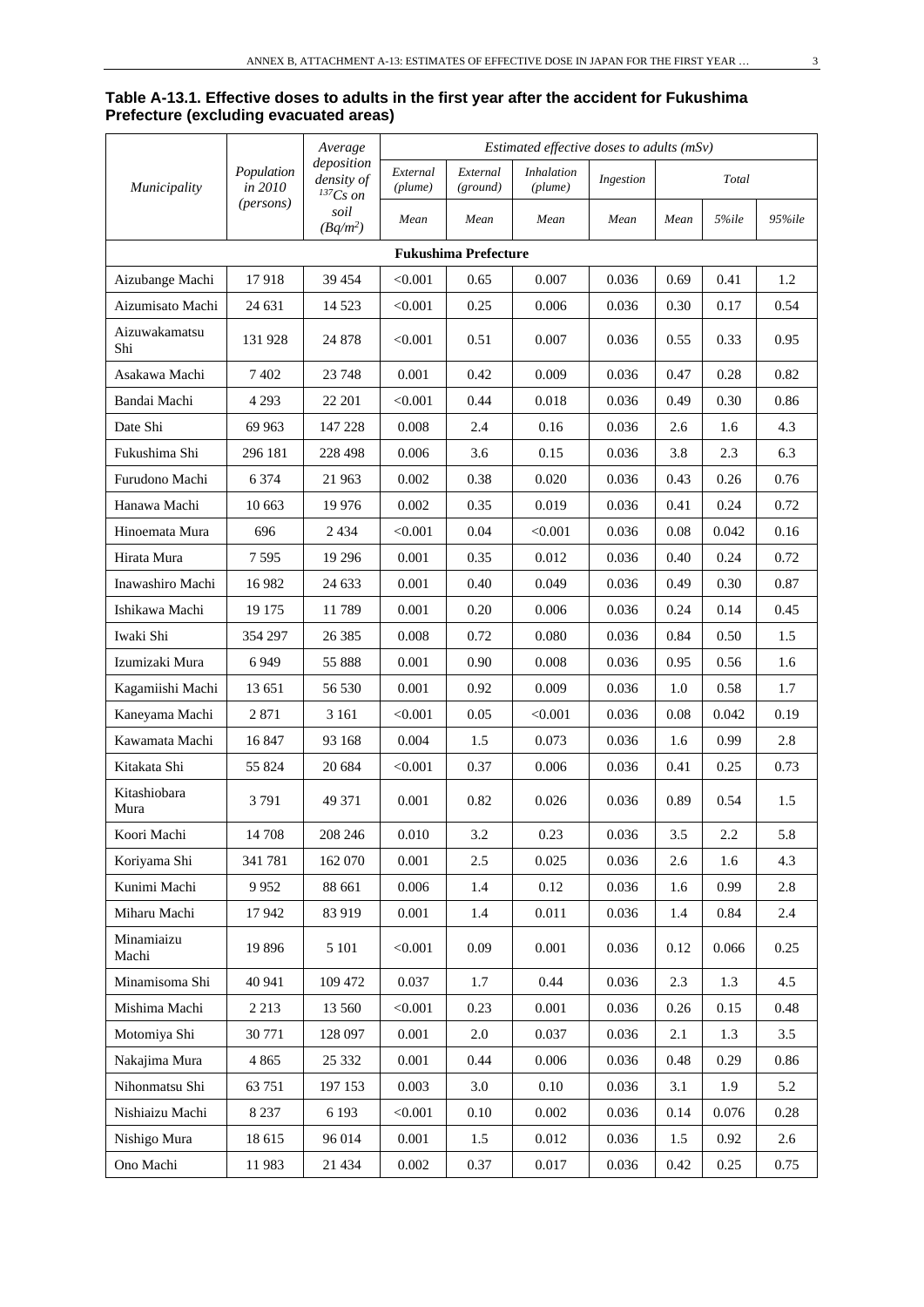|                 |                       | Average                                     | Estimated effective doses to adults $(mSv)$ |                      |                              |           |      |       |        |  |  |
|-----------------|-----------------------|---------------------------------------------|---------------------------------------------|----------------------|------------------------------|-----------|------|-------|--------|--|--|
| Municipality    | Population<br>in 2010 | deposition<br>density of<br>${}^{137}Cs$ on | External<br>(plume)                         | External<br>(ground) | <i>Inhalation</i><br>(plume) | Ingestion |      | Total |        |  |  |
|                 | ( <i>persons</i> )    | soil<br>$(Bq/m^2)$                          | Mean                                        | Mean                 | Mean                         | Mean      | Mean | 5%ile | 95%ile |  |  |
| Otama Mura      | 8 1 3 0               | 162 855                                     | 0.002                                       | 2.5                  | 0.073                        | 0.036     | 2.6  | 1.7   | 4.4    |  |  |
| Samegawa Mura   | 4 2 5 9               | 21 14 6                                     | 0.002                                       | 0.38                 | 0.016                        | 0.036     | 0.44 | 0.26  | 0.76   |  |  |
| Shimogo Machi   | 7010                  | 3 3 7 6                                     | < 0.001                                     | 0.19                 | 0.001                        | 0.036     | 0.23 | 0.13  | 0.43   |  |  |
| Shinchi Machi   | 9039                  | 55 233                                      | 0.014                                       | 0.92                 | 0.15                         | 0.036     | 1.1  | 0.67  | 2.1    |  |  |
| Shirakawa Shi   | 66 544                | 71 676                                      | 0.001                                       | 1.2                  | 0.014                        | 0.036     | 1.3  | 0.78  | 2.2    |  |  |
| Showa Mura      | 1632                  | 12 200                                      | < 0.001                                     | 0.21                 | 0.002                        | 0.036     | 0.25 | 0.14  | 0.45   |  |  |
| Soma Shi        | 38 187                | 54 612                                      | 0.019                                       | 0.89                 | 0.21                         | 0.036     | 1.2  | 0.68  | 2.2    |  |  |
| Sukagawa Shi    | 78 819                | 73 261                                      | 0.001                                       | 1.2                  | 0.011                        | 0.036     | 1.2  | 0.74  | 2.1    |  |  |
| Tadami Machi    | 5 2 7 7               | 5 3 1 1                                     | < 0.001                                     | 0.12                 | 0.001                        | 0.036     | 0.16 | 0.084 | 0.27   |  |  |
| Tamakawa Mura   | 7 2 9 5               | 15751                                       | 0.001                                       | 0.27                 | 0.006                        | 0.036     | 0.31 | 0.18  | 0.56   |  |  |
| Tamura Shi      | 40,231                | 34,945                                      | 0.002                                       | 0.59                 | 0.021                        | 0.036     | 0.65 | 0.38  | 1.1    |  |  |
| Tanagura Machi  | 15 702                | 45 108                                      | 0.003                                       | 0.72                 | 0.028                        | 0.036     | 0.79 | 0.48  | 1.4    |  |  |
| Ten-ei Mura     | 6589                  | 115 367                                     | 0.001                                       | 1.8                  | 0.017                        | 0.036     | 1.8  | 1.11  | 3.1    |  |  |
| Yabuki Machi    | 18 688                | 33 530                                      | < 0.001                                     | 0.59                 | 0.005                        | 0.036     | 0.63 | 0.37  | 1.1    |  |  |
| Yamatsuri Machi | 6821                  | 6 3 2 4                                     | < 0.001                                     | 0.27                 | 0.004                        | 0.036     | 0.32 | 0.18  | 0.57   |  |  |
| Yanaizu Machi   | 4 2 6 3               | 12 9 95                                     | < 0.001                                     | 0.22                 | 0.003                        | 0.036     | 0.26 | 0.15  | 0.49   |  |  |
| Yugawa Mura     | 3455                  | 37 400                                      | < 0.001                                     | 0.63                 | 0.007                        | 0.036     | 0.67 | 0.40  | 1.2    |  |  |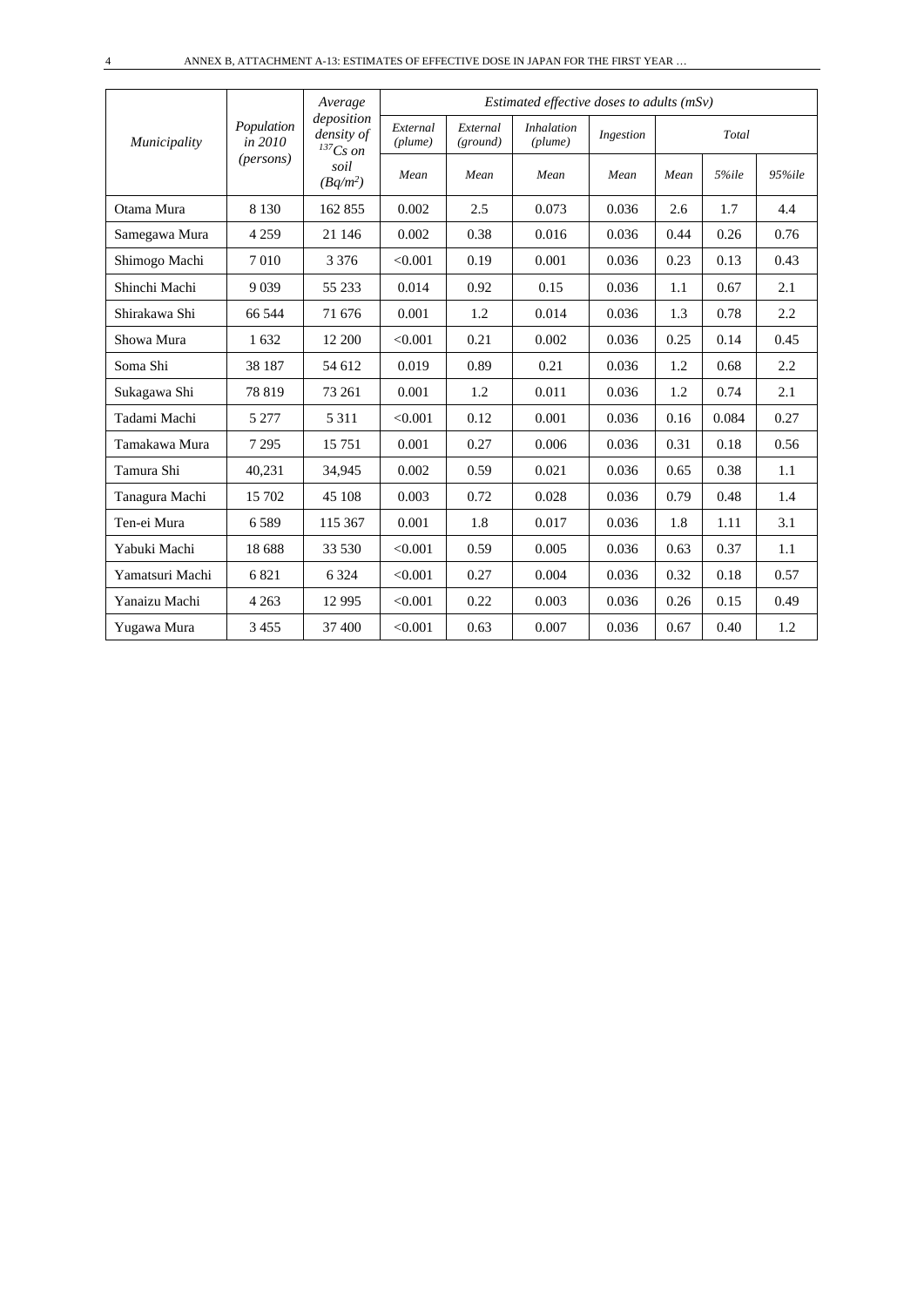| Table A-13.2. Estimated effective doses to 10-year-old children in the first year after the accident |
|------------------------------------------------------------------------------------------------------|
| for Fukushima Prefecture (excluding evacuated areas)                                                 |

|                      | Estimated effective doses to 10-year-old children (mSv)<br>Average |                                             |                     |                             |                              |           |      |       |         |
|----------------------|--------------------------------------------------------------------|---------------------------------------------|---------------------|-----------------------------|------------------------------|-----------|------|-------|---------|
| Municipality         | Population<br>in 2010                                              | deposition<br>density of<br>${}^{137}Cs$ on | External<br>(plume) | External<br>(ground)        | <b>Inhalation</b><br>(plume) | Ingestion |      | Total |         |
|                      | (persons)                                                          | soil<br>$(Bq/m^2)$                          | Mean                | Mean                        | Mean                         | Mean      | Mean | 5%ile | 95%ile  |
|                      |                                                                    |                                             |                     | <b>Fukushima Prefecture</b> |                              |           |      |       |         |
| Aizubange<br>Machi   | 17918                                                              | 39 454                                      | < 0.001             | 0.77                        | 0.011                        | 0.051     | 0.84 | 0.51  | 1.5     |
| Aizumisato<br>Machi  | 24 631                                                             | 14 5 23                                     | < 0.001             | 0.30                        | 0.010                        | 0.051     | 0.36 | 0.21  | 0.68    |
| Aizuwakamatsu<br>Shi | 131 928                                                            | 24 878                                      | < 0.001             | 0.60                        | 0.011                        | 0.051     | 0.66 | 0.40  | 1.1     |
| Asakawa Machi        | 7 4 0 2                                                            | 23 748                                      | 0.001               | 0.50                        | 0.014                        | 0.051     | 0.56 | 0.32  | 1.03    |
| Bandai Machi         | 4 2 9 3                                                            | 22 201                                      | < 0.001             | 0.52                        | 0.028                        | 0.051     | 0.60 | 0.37  | 1.02    |
| Date Shi             | 69 963                                                             | 147 228                                     | 0.008               | 2.8                         | 0.24                         | 0.051     | 3.1  | 1.9   | 5.4     |
| Fukushima Shi        | 296 181                                                            | 228 498                                     | 0.007               | 4.2                         | 0.23                         | 0.051     | 4.5  | 2.8   | 7.6     |
| Furudono Machi       | 6 3 7 4                                                            | 21 963                                      | 0.002               | 0.45                        | 0.030                        | 0.051     | 0.53 | 0.31  | 0.89    |
| Hanawa Machi         | 10 663                                                             | 19 9 76                                     | 0.002               | 0.41                        | 0.030                        | 0.051     | 0.50 | 0.30  | 0.92    |
| Hinoemata Mura       | 696                                                                | 2 4 3 4                                     | < 0.001             | 0.05                        | < 0.001                      | 0.051     | 0.10 | 0.053 | 0.21    |
| Hirata Mura          | 7595                                                               | 19 29 6                                     | 0.001               | 0.42                        | 0.018                        | 0.051     | 0.49 | 0.28  | 0.97    |
| Inawashiro<br>Machi  | 16 9 82                                                            | 24 633                                      | 0.001               | 0.48                        | 0.075                        | 0.051     | 0.61 | 0.36  | 1.11    |
| Ishikawa Machi       | 19 175                                                             | 11789                                       | 0.001               | 0.24                        | 0.009                        | 0.051     | 0.30 | 0.17  | 0.55    |
| Iwaki Shi            | 354 297                                                            | 26 3 8 5                                    | 0.009               | 0.86                        | 0.12                         | 0.051     | 1.0  | 0.61  | 1.9     |
| Izumizaki Mura       | 6949                                                               | 55 888                                      | 0.001               | 1.1                         | 0.012                        | 0.051     | 1.1  | 0.69  | 2.0     |
| Kagamiishi<br>Machi  | 13 651                                                             | 56 530                                      | 0.001               | 1.1                         | 0.014                        | 0.051     | 1.2  | 0.69  | 1.9     |
| Kaneyama Machi       | 2 8 7 1                                                            | 3 1 6 1                                     | < 0.001             | 0.06                        | 0.001                        | 0.051     | 0.11 | 0.059 | 0.25    |
| Kawamata Machi       | 16 847                                                             | 93 168                                      | 0.004               | 1.8                         | 0.11                         | 0.051     | 2.0  | 1.2   | 3.4     |
| Kitakata Shi         | 55 824                                                             | 20 684                                      | < 0.001             | 0.44                        | 0.010                        | 0.051     | 0.50 | 0.30  | 0.90    |
| Kitashiobara<br>Mura | 3791                                                               | 49 371                                      | 0.001               | 0.98                        | 0.041                        | 0.051     | 1.1  | 0.63  | 1.8     |
| Koori Machi          | 14 708                                                             | 208 246                                     | 0.010               | 3.8                         | 0.35                         | 0.051     | 4.2  | 2.6   | 7.0     |
| Koriyama Shi         | 341 781                                                            | 162 070                                     | 0.001               | 3.0                         | 0.038                        | 0.051     | 3.1  | 1.9   | 5.1     |
| Kunimi Machi         | 9952                                                               | 88 661                                      | 0.006               | 1.7                         | 0.19                         | 0.051     | 1.9  | 1.2   | 3.3     |
| Miharu Machi         | 17942                                                              | 83 919                                      | 0.001               | 1.6                         | 0.017                        | 0.051     | 1.7  | 1.01  | 2.8     |
| Minamiaizu<br>Machi  | 19 896                                                             | 5 1 0 1                                     | < 0.001             | 0.10                        | 0.001                        | 0.051     | 0.16 | 0.080 | 0.31    |
| Minamisoma Shi       | 40 941                                                             | 109 472                                     | 0.040               | 2.1                         | 0.67                         | 0.051     | 2.8  | 1.6   | $6.0\,$ |
| Mishima Machi        | 2 2 1 3                                                            | 13 560                                      | < 0.001             | 0.27                        | 0.002                        | 0.051     | 0.32 | 0.17  | 0.59    |
| Motomiya Shi         | 30 771                                                             | 128 097                                     | 0.001               | 2.4                         | 0.057                        | 0.051     | 2.5  | 1.5   | 4.2     |
| Nakajima Mura        | 4 8 6 5                                                            | 25 332                                      | $0.001\,$           | 0.53                        | 0.009                        | 0.051     | 0.59 | 0.36  | 1.10    |
| Nihonmatsu Shi       | 63 751                                                             | 197 153                                     | 0.003               | 3.5                         | 0.15                         | 0.051     | 3.7  | 2.4   | 6.2     |
| Nishiaizu Machi      | 8 2 3 7                                                            | 6 1 9 3                                     | < 0.001             | 0.12                        | 0.004                        | 0.051     | 0.17 | 0.092 | 0.38    |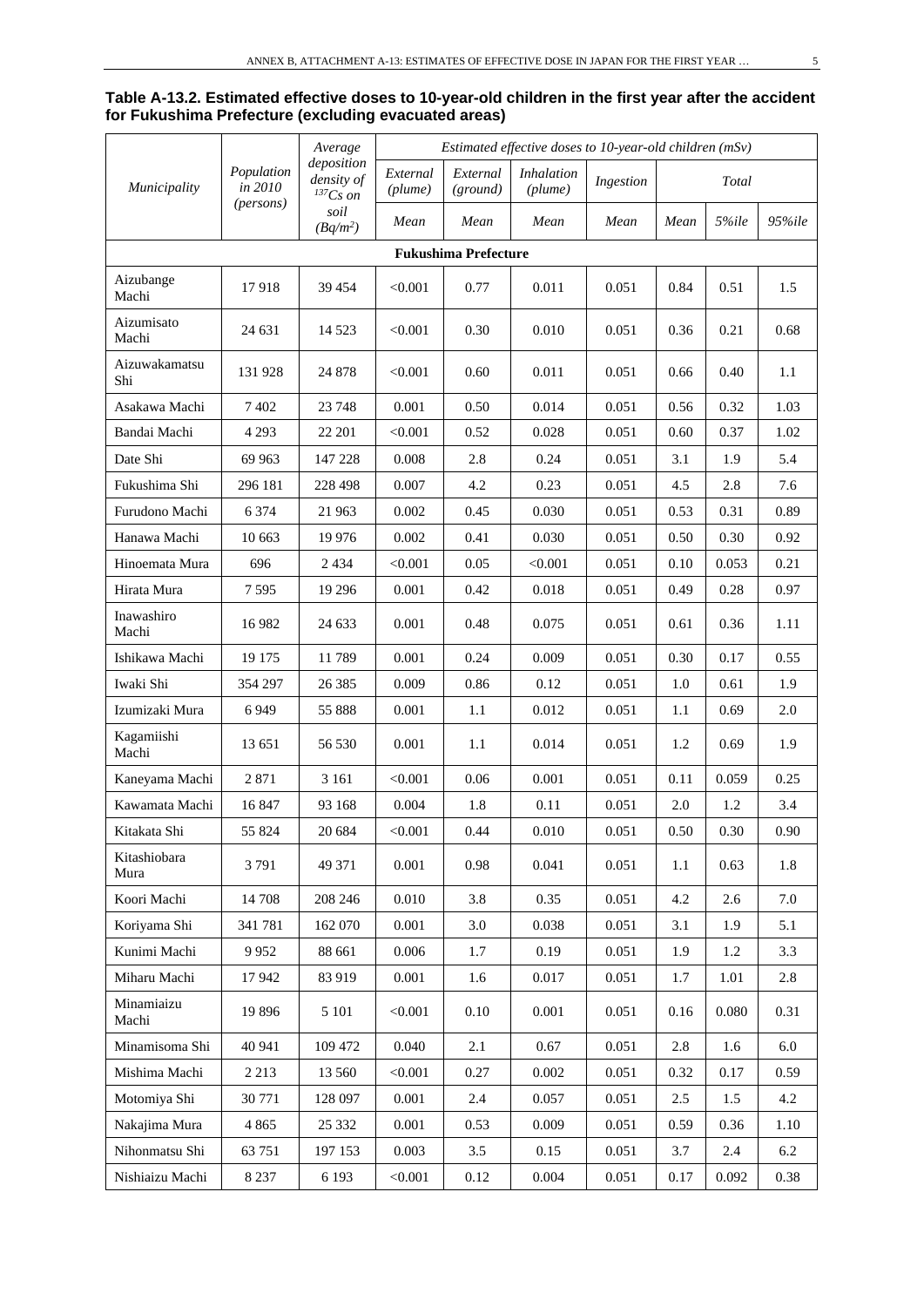|                 |                       | Average                                   |                     |                      | Estimated effective doses to 10-year-old children (mSv) |           |      |       |        |
|-----------------|-----------------------|-------------------------------------------|---------------------|----------------------|---------------------------------------------------------|-----------|------|-------|--------|
| Municipality    | Population<br>in 2010 | deposition<br>density of<br>$^{137}Cs$ on | External<br>(plume) | External<br>(ground) | <b>Inhalation</b><br>(plume)                            | Ingestion |      | Total |        |
|                 | (persons)             | soil<br>$(Bq/m^2)$                        | Mean                | Mean                 | Mean                                                    | Mean      | Mean | 5%ile | 95%ile |
| Nishigo Mura    | 18 615                | 96 014                                    | 0.001               | 1.8                  | 0.019                                                   | 0.051     | 1.8  | 1.1   | 3.0    |
| Ono Machi       | 11983                 | 21 4 34                                   | 0.002               | 0.44                 | 0.026                                                   | 0.051     | 0.51 | 0.31  | 0.95   |
| Otama Mura      | 8 1 3 0               | 162 855                                   | 0.002               | 3.0                  | 0.11                                                    | 0.051     | 3.2  | 1.9   | 5.5    |
| Samegawa Mura   | 4 2 5 9               | 21 14 6                                   | 0.002               | 0.46                 | 0.024                                                   | 0.051     | 0.53 | 0.32  | 0.90   |
| Shimogo Machi   | 7010                  | 3 3 7 6                                   | < 0.001             | 0.23                 | 0.002                                                   | 0.051     | 0.28 | 0.16  | 0.55   |
| Shinchi Machi   | 9 0 3 9               | 55 233                                    | 0.015               | 1.1                  | 0.23                                                    | 0.051     | 1.4  | 0.83  | 2.7    |
| Shirakawa Shi   | 66 544                | 71 676                                    | 0.001               | 1.5                  | 0.021                                                   | 0.051     | 1.6  | 0.94  | 2.6    |
| Showa Mura      | 1 632                 | 12 200                                    | < 0.001             | 0.25                 | 0.003                                                   | 0.051     | 0.30 | 0.17  | 0.56   |
| Soma Shi        | 38 187                | 54 612                                    | 0.021               | 1.1                  | 0.31                                                    | 0.051     | 1.4  | 0.83  | 3.0    |
| Sukagawa Shi    | 78 819                | 73 261                                    | 0.001               | 1.4                  | 0.017                                                   | 0.051     | 1.5  | 0.90  | 2.5    |
| Tadami Machi    | 5 2 7 7               | 5 3 1 1                                   | < 0.001             | 0.15                 | 0.001                                                   | 0.051     | 0.20 | 0.10  | 0.34   |
| Tamakawa Mura   | 7 2 9 5               | 15 751                                    | 0.001               | 0.32                 | 0.010                                                   | 0.051     | 0.38 | 0.22  | 0.68   |
| Tamura Shi      | 40,231                | 34,945                                    | 0.002               | 0.70                 | 0.032                                                   | 0.051     | 0.78 | 0.46  | 1.4    |
| Tanagura Machi  | 15 702                | 45 108                                    | 0.003               | 0.86                 | 0.042                                                   | 0.051     | 1.0  | 0.58  | 1.7    |
| Ten-ei Mura     | 6589                  | 115 367                                   | 0.001               | 2.1                  | 0.026                                                   | 0.051     | 2.2  | 1.3   | 3.7    |
| Yabuki Machi    | 18 688                | 33 530                                    | 0.001               | 0.70                 | 0.008                                                   | 0.051     | 0.76 | 0.44  | 1.3    |
| Yamatsuri Machi | 6821                  | 6 3 2 4                                   | < 0.001             | 0.33                 | 0.007                                                   | 0.051     | 0.39 | 0.23  | 0.71   |
| Yanaizu Machi   | 4 2 6 3               | 12 9 95                                   | < 0.001             | 0.26                 | 0.005                                                   | 0.051     | 0.31 | 0.18  | 0.58   |
| Yugawa Mura     | 3 4 5 5               | 37 400                                    | < 0.001             | 0.74                 | 0.011                                                   | 0.051     | 0.81 | 0.49  | 1.4    |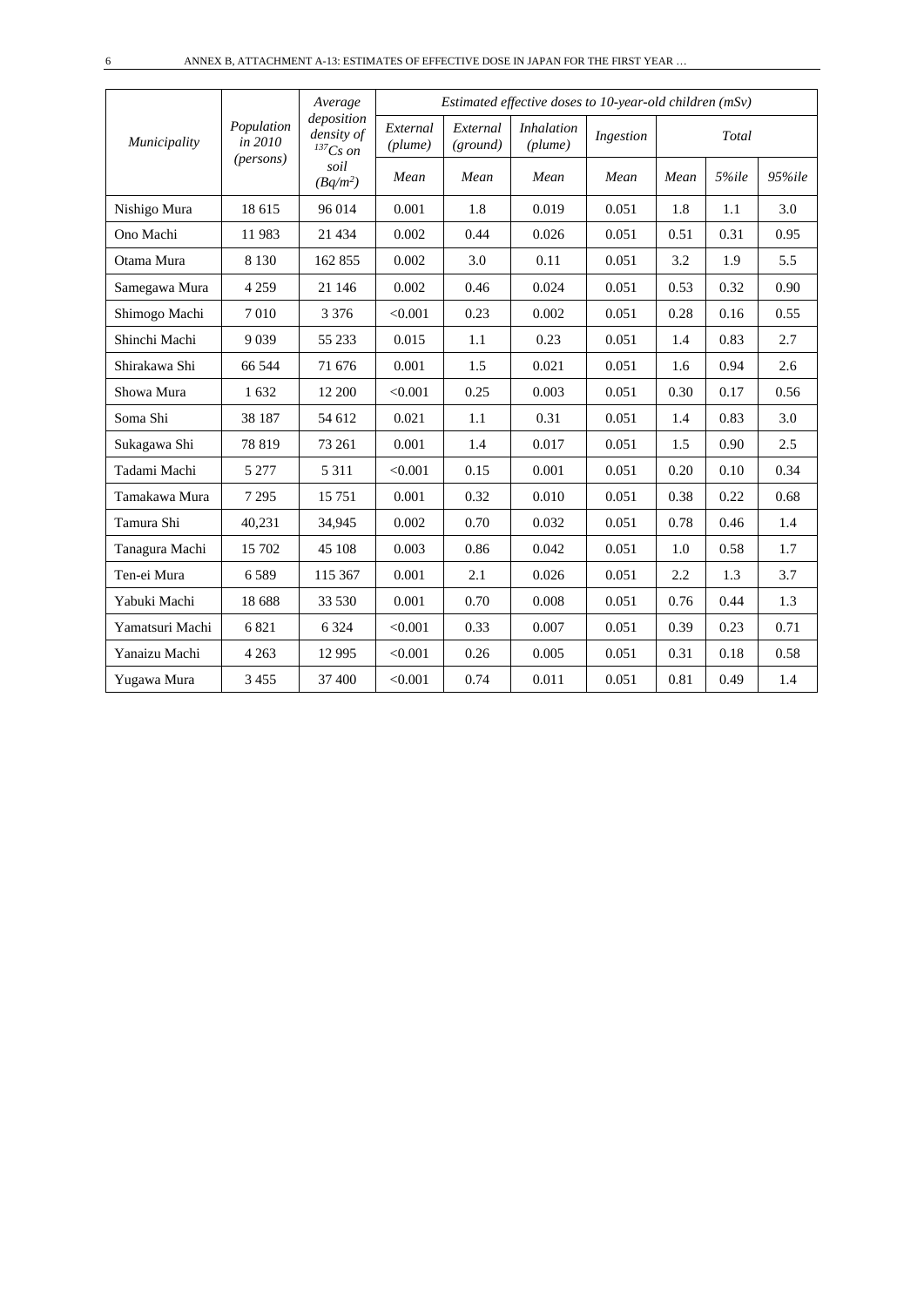| Table A-13.3. Estimated effective doses to 1-year-old infants in the first year after the accident |
|----------------------------------------------------------------------------------------------------|
| for Fukushima Prefecture (excluding evacuated areas)                                               |

|                      | Average               |                                             |                     | Estimated effective doses to 1-year-old infants $(mSv)$ |                              |           |      |          |          |
|----------------------|-----------------------|---------------------------------------------|---------------------|---------------------------------------------------------|------------------------------|-----------|------|----------|----------|
| Municipality         | Population<br>in 2010 | deposition<br>density of<br>${}^{137}Cs$ on | External<br>(plume) | External<br>(ground)                                    | <i>Inhalation</i><br>(plume) | Ingestion |      | Total    |          |
|                      | (persons)             | soil<br>$(Bq/m^2)$                          | Mean                | Mean                                                    | Mean                         | Mean      | Mean | 5%ile    | 95%ile   |
|                      |                       |                                             |                     | <b>Fukushima Prefecture</b>                             |                              |           |      |          |          |
| Aizubange Machi      | 17918                 | 39 454                                      | < 0.001             | 0.91                                                    | 0.013                        | 0.055     | 0.98 | 0.61     | 1.8      |
| Aizumisato<br>Machi  | 24 631                | 14 5 23                                     | < 0.001             | 0.36                                                    | 0.011                        | 0.055     | 0.42 | 0.25     | 0.78     |
| Aizuwakamatsu<br>Shi | 131 928               | 24 878                                      | < 0.001             | 0.71                                                    | 0.013                        | 0.055     | 0.78 | 0.46     | 1.3      |
| Asakawa Machi        | 7 4 0 2               | 23 748                                      | 0.001               | 0.59                                                    | 0.016                        | 0.055     | 0.66 | 0.39     | 1.2      |
| Bandai Machi         | 4 2 9 3               | 22 201                                      | < 0.001             | 0.61                                                    | 0.031                        | 0.055     | 0.70 | 0.43     | 1.2      |
| Date Shi             | 69 963                | 147 228                                     | 0.009               | 3.3                                                     | 0.28                         | 0.055     | 3.7  | 2.3      | 6.2      |
| Fukushima Shi        | 296 181               | 228 498                                     | 0.007               | 5.0                                                     | 0.26                         | 0.055     | 5.3  | 3.3      | 8.9      |
| Furudono Machi       | 6 3 7 4               | 21 963                                      | 0.003               | 0.53                                                    | 0.034                        | 0.055     | 0.62 | 0.37     | 1.1      |
| Hanawa Machi         | 10 663                | 19 976                                      | 0.002               | 0.49                                                    | 0.034                        | 0.055     | 0.58 | 0.36     | 1.03     |
| Hinoemata Mura       | 696                   | 2434                                        | < 0.001             | 0.06                                                    | 0.001                        | 0.055     | 0.12 | 0.060    | 0.23     |
| Hirata Mura          | 7 5 9 5               | 19 29 6                                     | 0.002               | 0.50                                                    | 0.020                        | 0.055     | 0.57 | 0.34     | 1.15     |
| Inawashiro<br>Machi  | 16 982                | 24 633                                      | 0.001               | 0.56                                                    | 0.084                        | 0.055     | 0.70 | 0.43     | 1.3      |
| Ishikawa Machi       | 19 17 5               | 11789                                       | 0.001               | 0.28                                                    | 0.010                        | 0.055     | 0.34 | 0.20     | 0.62     |
| Iwaki Shi            | 354 297               | 26 3 8 5                                    | 0.010               | 1.0                                                     | 0.13                         | 0.055     | 1.2  | 0.72     | 2.2      |
| Izumizaki Mura       | 6949                  | 55 888                                      | 0.001               | 1.3                                                     | 0.013                        | 0.055     | 1.3  | 0.79     | 2.3      |
| Kagamiishi<br>Machi  | 13 651                | 56 530                                      | 0.001               | 1.3                                                     | 0.015                        | 0.055     | 1.4  | $0.80\,$ | 2.2      |
| Kaneyama Machi       | 2871                  | 3 1 6 1                                     | < 0.001             | 0.07                                                    | 0.001                        | 0.055     | 0.12 | 0.069    | 0.30     |
| Kawamata Machi       | 16 847                | 93 168                                      | 0.005               | 2.1                                                     | 0.13                         | 0.055     | 2.3  | 1.4      | 4.1      |
| Kitakata Shi         | 55 824                | 20 684                                      | < 0.001             | 0.52                                                    | 0.011                        | 0.055     | 0.59 | 0.35     | 1.03     |
| Kitashiobara<br>Mura | 3791                  | 49 371                                      | 0.001               | 1.2                                                     | 0.045                        | 0.055     | 1.3  | 0.74     | $2.2\,$  |
| Koori Machi          | 14 708                | 208 246                                     | 0.011               | 4.5                                                     | 0.40                         | 0.055     | 5.0  | 3.0      | 8.2      |
| Koriyama Shi         | 341 781               | 162 070                                     | 0.002               | 3.5                                                     | 0.04                         | 0.055     | 3.6  | 2.2      | 6.0      |
| Kunimi Machi         | 9952                  | 88 661                                      | 0.007               | 2.0                                                     | 0.22                         | 0.055     | 2.3  | 1.5      | 3.9      |
| Miharu Machi         | 17942                 | 83 919                                      | 0.001               | 1.9                                                     | 0.020                        | 0.055     | 2.0  | 1.2      | 3.2      |
| Minamiaizu<br>Machi  | 19896                 | 5 1 0 1                                     | < 0.001             | 0.12                                                    | 0.001                        | 0.055     | 0.18 | 0.092    | 0.34     |
| Minamisoma Shi       | 40 941                | 109 472                                     | 0.043               | 2.4                                                     | 0.76                         | 0.055     | 3.3  | 1.9      | 6.9      |
| Mishima Machi        | 2 2 1 3               | 13 560                                      | < 0.001             | 0.32                                                    | 0.002                        | 0.055     | 0.38 | 0.22     | 0.68     |
| Motomiya Shi         | 30 771                | 128 097                                     | 0.001               | 2.8                                                     | 0.064                        | 0.055     | 2.9  | 1.7      | 5.0      |
| Nakajima Mura        | 4 8 6 5               | 25 332                                      | 0.001               | 0.62                                                    | 0.011                        | 0.055     | 0.69 | 0.44     | 1.2      |
| Nihonmatsu Shi       | 63 751                | 197 153                                     | 0.004               | 4.2                                                     | 0.17                         | 0.055     | 4.4  | $2.8\,$  | 7.3      |
| Nishiaizu Machi      | 8 2 3 7               | 6 1 9 3                                     | < 0.001             | 0.14                                                    | 0.004                        | 0.055     | 0.20 | 0.10     | $0.40\,$ |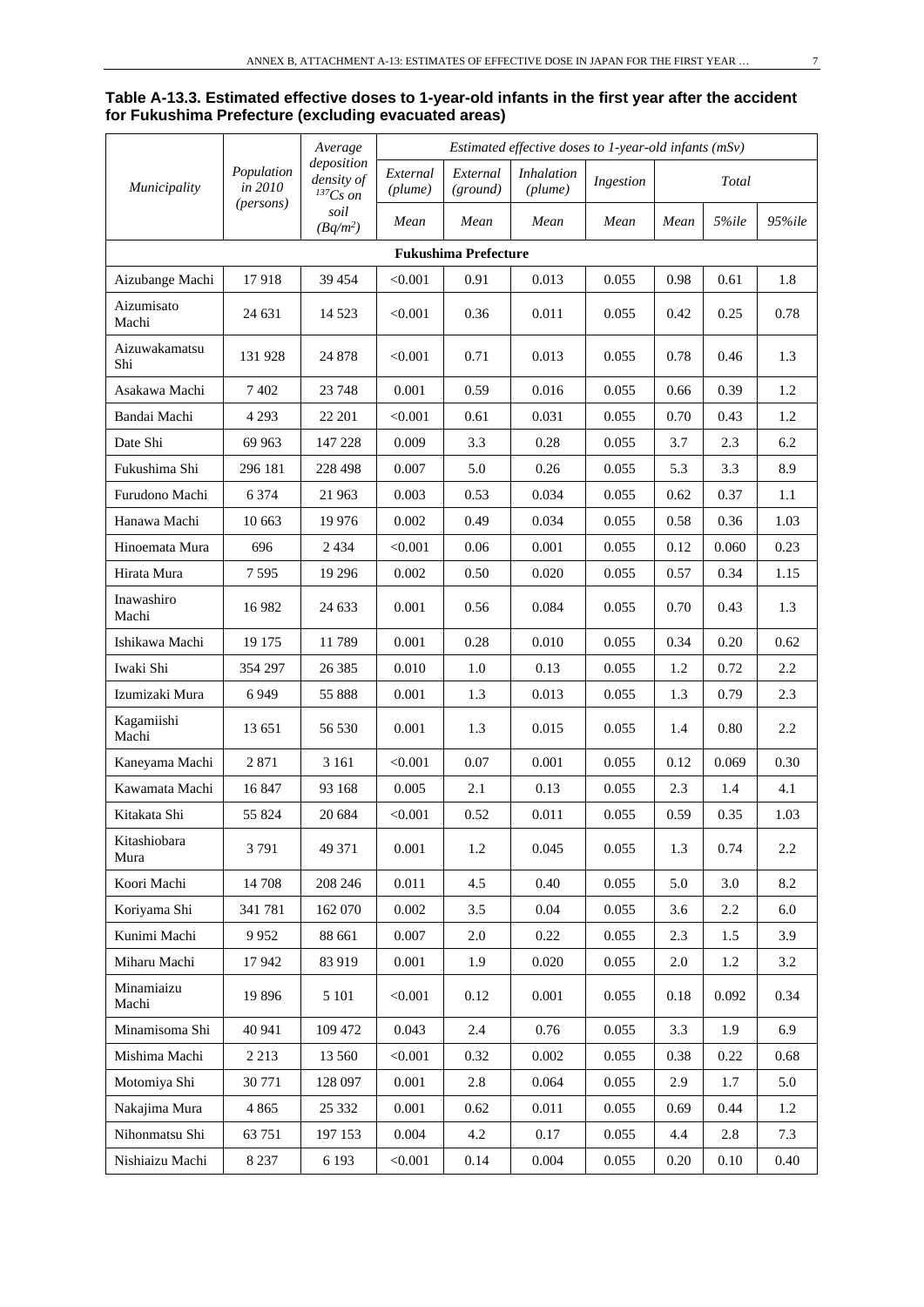|                 |                       | Average                                     | Estimated effective doses to 1-year-old infants (mSv) |                      |                              |           |      |       |        |  |  |
|-----------------|-----------------------|---------------------------------------------|-------------------------------------------------------|----------------------|------------------------------|-----------|------|-------|--------|--|--|
| Municipality    | Population<br>in 2010 | deposition<br>density of<br>${}^{137}Cs$ on | External<br>$(\textit{plume})$                        | External<br>(ground) | <i>Inhalation</i><br>(plume) | Ingestion |      | Total |        |  |  |
|                 | (persons)             | soil<br>$(Bq/m^2)$                          | Mean                                                  | Mean                 | Mean                         | Mean      | Mean | 5%ile | 95%ile |  |  |
| Nishigo Mura    | 18 615                | 96 014                                      | 0.001                                                 | 2.1                  | 0.021                        | 0.055     | 2.2  | 1.3   | 3.5    |  |  |
| Ono Machi       | 11983                 | 21 4 34                                     | 0.002                                                 | 0.51                 | 0.030                        | 0.055     | 0.60 | 0.36  | 1.04   |  |  |
| Otama Mura      | 8 1 3 0               | 162 855                                     | 0.002                                                 | 3.5                  | 0.13                         | 0.055     | 3.7  | 2.3   | 6.4    |  |  |
| Samegawa Mura   | 4 2 5 9               | 21 14 6                                     | 0.002                                                 | 0.54                 | 0.027                        | 0.055     | 0.62 | 0.39  | 1.0    |  |  |
| Shimogo Machi   | 7010                  | 3 3 7 6                                     | < 0.001                                               | 0.27                 | 0.002                        | 0.055     | 0.33 | 0.18  | 0.59   |  |  |
| Shinchi Machi   | 9 0 3 9               | 55 233                                      | 0.016                                                 | 1.3                  | 0.26                         | 0.055     | 1.6  | 0.97  | 3.1    |  |  |
| Shirakawa Shi   | 66 544                | 71 676                                      | 0.001                                                 | 1.7                  | 0.023                        | 0.055     | 1.8  | 1.1   | 3.0    |  |  |
| Showa Mura      | 1 632                 | 12 200                                      | < 0.001                                               | 0.29                 | 0.003                        | 0.055     | 0.35 | 0.20  | 0.57   |  |  |
| Soma Shi        | 38 187                | 54 612                                      | 0.023                                                 | 1.2                  | 0.36                         | 0.055     | 1.7  | 0.97  | 3.4    |  |  |
| Sukagawa Shi    | 78 819                | 73 261                                      | 0.001                                                 | 1.7                  | 0.020                        | 0.055     | 1.7  | 1.06  | 3.0    |  |  |
| Tadami Machi    | 5 2 7 7               | 5 3 1 1                                     | < 0.001                                               | 0.17                 | 0.001                        | 0.055     | 0.23 | 0.12  | 0.39   |  |  |
| Tamakawa Mura   | 7 2 9 5               | 15 751                                      | 0.001                                                 | 0.37                 | 0.011                        | 0.055     | 0.44 | 0.26  | 0.73   |  |  |
| Tamura Shi      | 40,231                | 34,945                                      | 0.002                                                 | 0.70                 | 0.032                        | 0.055     | 0.92 | 0.54  | 1.6    |  |  |
| Tanagura Machi  | 15 702                | 45 108                                      | 0.003                                                 | 1.0                  | 0.048                        | 0.055     | 1.1  | 0.70  | 1.9    |  |  |
| Ten-ei Mura     | 6589                  | 115 367                                     | 0.002                                                 | 2.5                  | 0.030                        | 0.055     | 2.6  | 1.6   | 4.2    |  |  |
| Yabuki Machi    | 18 688                | 33 530                                      | 0.001                                                 | 0.83                 | 0.009                        | 0.055     | 0.89 | 0.53  | 1.5    |  |  |
| Yamatsuri Machi | 6 8 21                | 6 3 2 4                                     | < 0.001                                               | 0.39                 | 0.008                        | 0.055     | 0.45 | 0.27  | 0.86   |  |  |
| Yanaizu Machi   | 4 2 6 3               | 12 9 95                                     | < 0.001                                               | 0.31                 | 0.006                        | 0.055     | 0.37 | 0.22  | 0.58   |  |  |
| Yugawa Mura     | 3 4 5 5               | 37 400                                      | < 0.001                                               | 0.88                 | 0.013                        | 0.055     | 0.94 | 0.62  | 1.5    |  |  |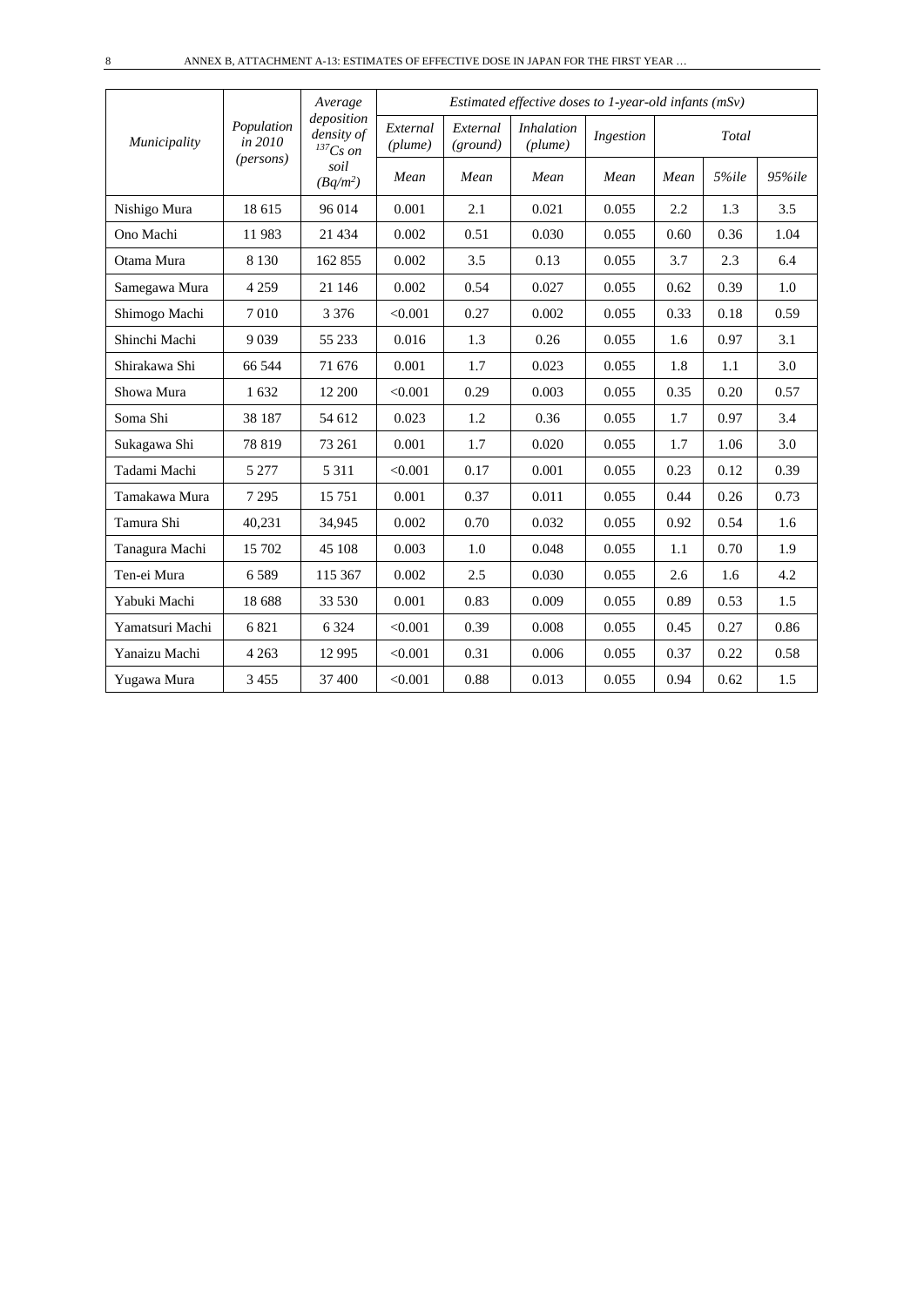#### **Table A-13.4. Estimated effective doses to adults in the first year after the accident for prefectures neighbouring Fukushima Prefecture**

|                          |                       | Average                                     |                     |                           | Estimated effective doses to adults (mSv) |           |      |       |        |
|--------------------------|-----------------------|---------------------------------------------|---------------------|---------------------------|-------------------------------------------|-----------|------|-------|--------|
| Municipality             | Population<br>in 2010 | deposition<br>density of<br>${}^{137}Cs$ on | External<br>(plume) | External<br>(ground)      | <i>Inhalation</i><br>(plume)              | Ingestion |      | Total |        |
|                          | (persons)             | soil<br>$(Bq/m^2)$                          | Mean                | Mean                      | Mean                                      | Mean      | Mean | 5%ile | 95%ile |
|                          |                       |                                             |                     | <b>Ibaraki Prefecture</b> |                                           |           |      |       |        |
| Daigo Machi              | 22 077                | 9 2 3 3                                     | 0.001               | 0.16                      | 0.007                                     | 0.009     | 0.18 | 0.09  | 0.29   |
| Hitachi Shi              | 14753                 | 27 36 6                                     | 0.007               | 0.47                      | 0.068                                     | 0.009     | 0.55 | 0.27  | 1.0    |
| Hitachiomiya Shi         | 2512                  | 8 2 2 0                                     | < 0.001             | 0.14                      | 0.006                                     | 0.009     | 0.16 | 0.081 | 0.26   |
| Hitachiota Shi           | 5 1 8 8               | 6 3 5 8                                     | < 0.001             | 0.13                      | 0.004                                     | 0.009     | 0.15 | 0.074 | 0.24   |
| Kitaibaraki Shi          | 49 847                | 16821                                       | 0.004               | 0.50                      | 0.034                                     | 0.009     | 0.55 | 0.27  | 0.92   |
| Takahagi Shi             | 32 207                | 26 854                                      | 0.007               | 0.73                      | 0.070                                     | 0.009     | 0.81 | 0.40  | 1.4    |
|                          |                       |                                             |                     | Miyagi Ken                |                                           |           |      |       |        |
| Higashimatsushima<br>Shi | 43 611                | 7 0 5 0                                     | 0.007               | 0.13                      | 0.063                                     | 0.009     | 0.21 | 0.10  | 0.45   |
| Iwanuma Shi              | 42 842                | 16 081                                      | 0.004               | 0.28                      | 0.049                                     | 0.009     | 0.34 | 0.17  | 0.60   |
| Kakuda Shi               | 33 783                | 37016                                       | 0.003               | 0.62                      | 0.045                                     | 0.009     | 0.68 | 0.34  | 1.1    |
| Kawasaki Machi           | 10517                 | 9496                                        | 0.001               | 0.17                      | 0.018                                     | 0.009     | 0.20 | 0.10  | 0.36   |
| Marumori Machi           | 16 632                | 49 610                                      | 0.003               | 0.85                      | 0.048                                     | 0.009     | 0.91 | 0.46  | 1.5    |
| Murata Machi             | 12 390                | 14 629                                      | 0.001               | 0.26                      | 0.017                                     | 0.009     | 0.28 | 0.14  | 0.47   |
| Natori Shi               | 75 30 6               | 14 709                                      | 0.004               | 0.35                      | 0.053                                     | 0.009     | 0.42 | 0.21  | 0.74   |
| Ogawara Machi            | 23 3 98               | 33 604                                      | 0.001               | 0.57                      | 0.024                                     | 0.009     | 0.60 | 0.30  | 1.0    |
| Rifu Cho                 | 32 611                | 14 720                                      | 0.007               | 0.25                      | 0.089                                     | 0.009     | 0.35 | 0.18  | 0.71   |
| Sendai Shi               | 1 0 14 2 08           | 10 674                                      | 0.001               | 0.18                      | 0.015                                     | 0.009     | 0.21 | 0.10  | 0.34   |
| Shibata Machi            | 39 490                | 29 017                                      | 0.002               | 0.48                      | 0.024                                     | 0.009     | 0.51 | 0.25  | 0.85   |
| Shichigahama<br>Machi    | 22 25 9               | 7680                                        | 0.003               | 0.13                      | 0.038                                     | 0.009     | 0.18 | 0.10  | 0.37   |
| Shichikashuku<br>Machi   | 1871                  | 9 2 6 4                                     | 0.001               | 0.17                      | 0.010                                     | 0.009     | 0.19 | 0.10  | 0.32   |
| Shiogama Shi             | 56 266                | 13 640                                      | 0.006               | 0.24                      | 0.073                                     | 0.009     | 0.33 | 0.17  | 0.66   |
| Shiroishi Shi            | 39 696                | 31 054                                      | 0.001               | 0.52                      | 0.017                                     | 0.009     | 0.54 | 0.27  | 0.90   |
| Tagajo Shi               | 64 922                | 15 380                                      | 0.006               | 0.27                      | 0.075                                     | 0.009     | 0.36 | 0.19  | 0.76   |
| Watari Cho               | 35 776                | 26 777                                      | 0.007               | 0.45                      | 0.081                                     | 0.009     | 0.55 | 0.25  | 1.2    |
| Yamamoto Cho             | 17 248                | 42 626                                      | 0.012               | 0.68                      | 0.130                                     | 0.009     | 0.83 | 0.39  | 1.5    |
| Zao Machi                | 13 073                | 18 29 6                                     | 0.002               | 0.32                      | 0.042                                     | 0.009     | 0.37 | 0.18  | 0.65   |
|                          |                       |                                             |                     | <b>Tochigi Ken</b>        |                                           |           |      |       |        |
| Nakagawa Machi           | 19 903                | 18 800                                      | 0.002               | 0.32                      | 0.028                                     | 0.009     | 0.36 | 0.18  | 0.60   |
| Nasu Machi               | 26 691                | 51 525                                      | 0.001               | 0.85                      | 0.007                                     | 0.009     | 0.87 | 0.44  | 1.4    |
| Nasushiobara Shi         | 118 463               | 52 368                                      | 0.001               | 0.90                      | 0.012                                     | 0.009     | 0.92 | 0.46  | 1.5    |
| Nikko Shi                | 85 261                | 7 2 0 3                                     | < 0.001             | 0.28                      | 0.001                                     | 0.009     | 0.29 | 0.14  | 0.47   |
| Otawara Shi              | 75 385                | 23 4 34                                     | 0.002               | 0.45                      | 0.017                                     | 0.009     | 0.48 | 0.24  | 0.79   |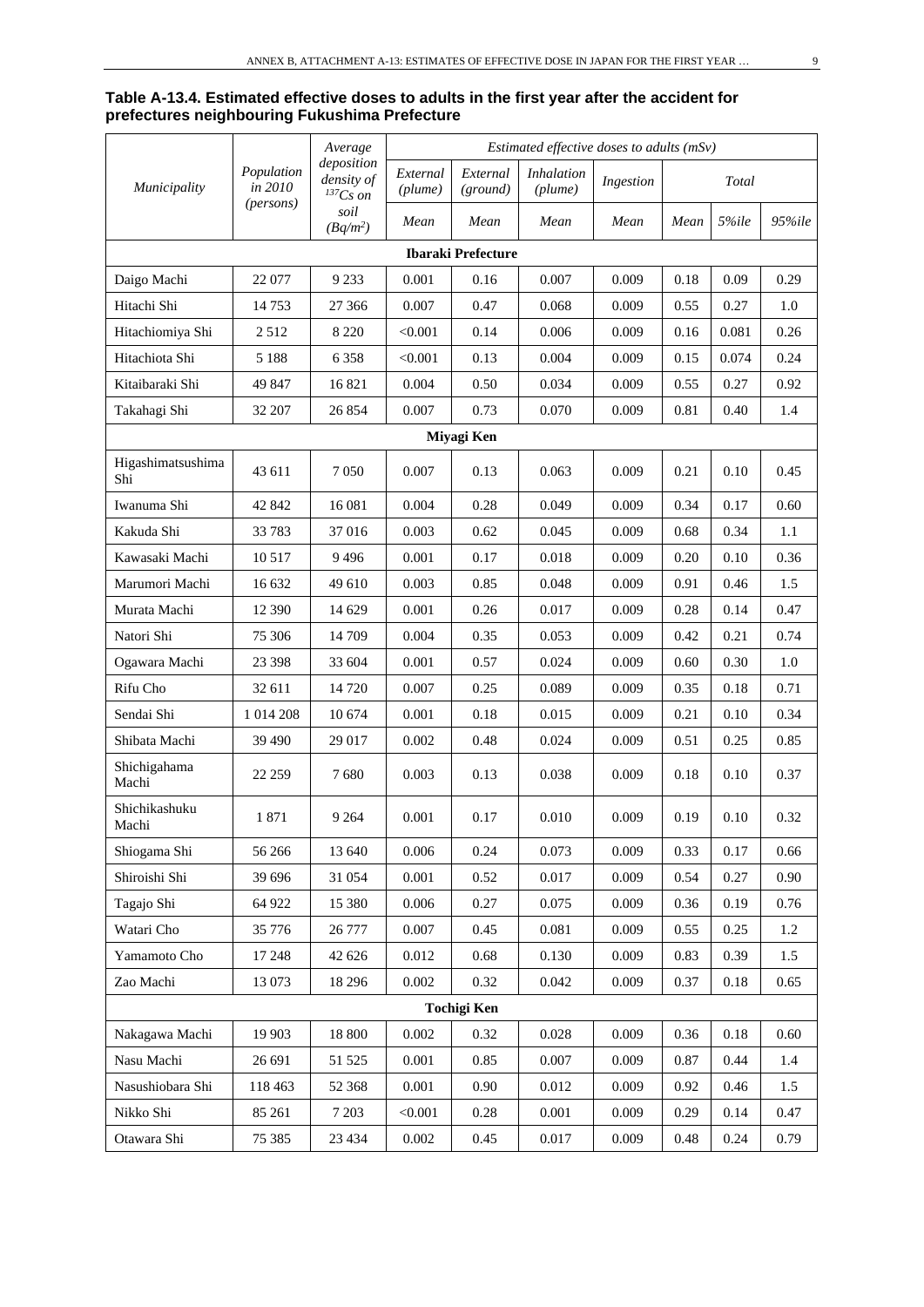|                |                                      | Average                                   | Estimated effective doses to adults $(mSv)$ |                      |                              |           |      |       |            |  |
|----------------|--------------------------------------|-------------------------------------------|---------------------------------------------|----------------------|------------------------------|-----------|------|-------|------------|--|
| Municipality   | Population<br>in $2010$<br>(persons) | deposition<br>density of<br>$^{137}Cs$ on | External<br>(plume)                         | External<br>(ground) | <i>Inhalation</i><br>(plume) | Ingestion |      | Total |            |  |
|                |                                      | soil<br>$(Bq/m^2)$                        | Mean                                        | Mean                 | Mean                         | Mean      | Mean | 5%ile | $95\%$ ile |  |
|                |                                      |                                           |                                             | Yamagata Ken         |                              |           |      |       |            |  |
| Kaminoyama Shi | 36 118                               | 5 5 8 0                                   | < 0.001                                     | 0.10                 | 0.006                        | 0.009     | 0.11 | 0.055 | 0.18       |  |
| Nan-yo Shi     | 35 110                               | 4 5 4 0                                   | < 0.001                                     | 0.08                 | 0.008                        | 0.009     | 0.10 | 0.050 | 0.17       |  |
| Takahata Machi | 26 35 8                              | 4 2 4 0                                   | 0.001                                       | 0.08                 | 0.034                        | 0.009     | 0.12 | 0.059 | 0.24       |  |
| Yamagata Shi   | 257 936                              | 5880                                      | < 0.001                                     | 0.11                 | 0.004                        | 0.009     | 0.12 | 0.060 | 0.19       |  |
| Yonezawa Shi   | 92 876                               | 3 4 3 4                                   | 0.001                                       | 0.09                 | 0.036                        | 0.009     | 0.14 | 0.070 | 0.28       |  |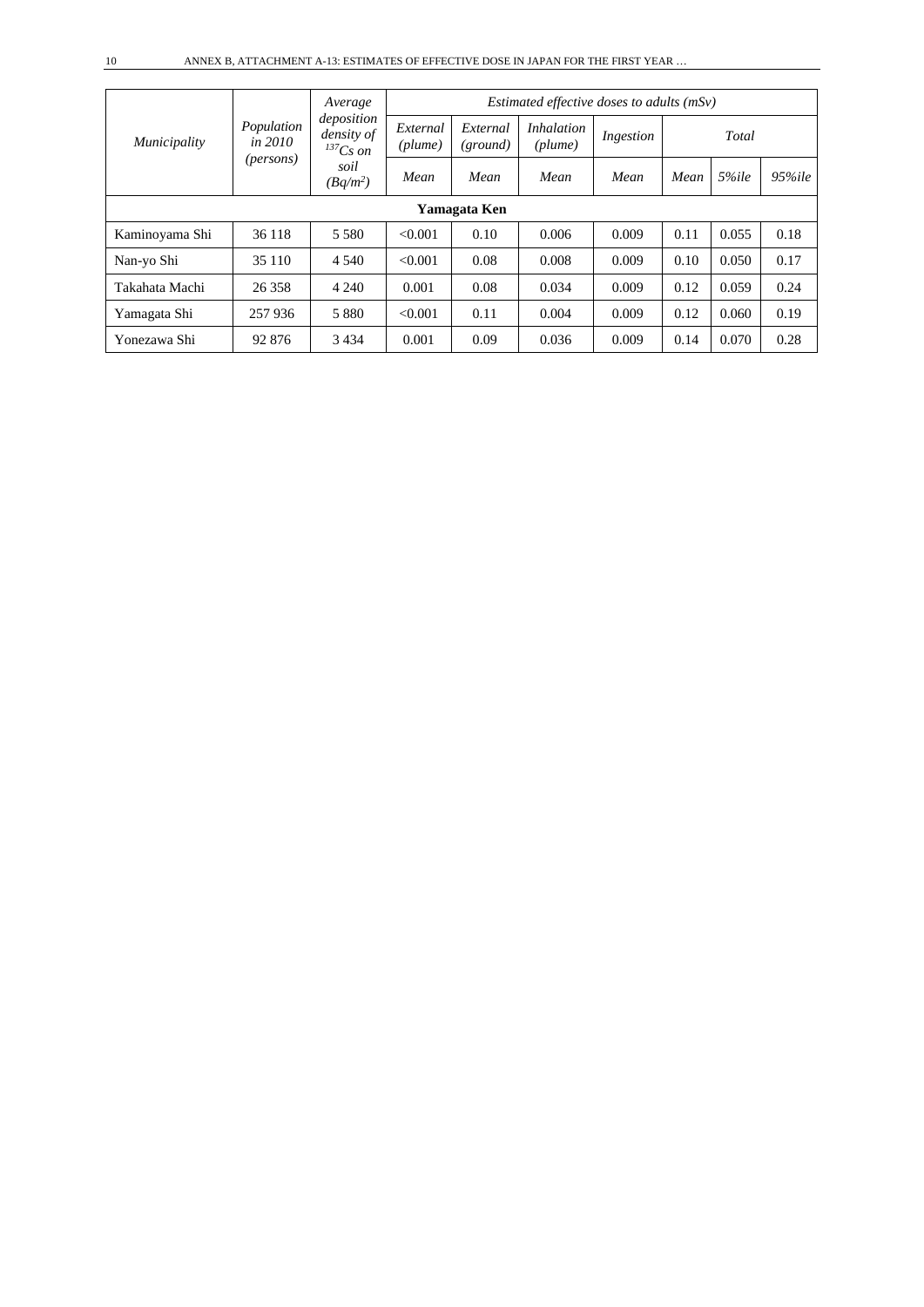#### **Table A-13.5. Estimated effective doses to 10-year-old children in the first year after the accident for prefectures neighbouring Fukushima Prefecture**

|                          |                       | Average                                   |                     |                           | Estimated effective doses to 10-year-old children (mSv) |           |      |       |         |
|--------------------------|-----------------------|-------------------------------------------|---------------------|---------------------------|---------------------------------------------------------|-----------|------|-------|---------|
| <i>Municipality</i>      | Population<br>in 2010 | deposition<br>density of<br>$^{137}Cs$ on | External<br>(plume) | External<br>(ground)      | <i>Inhalation</i><br>(plume)                            | Ingestion |      | Total |         |
|                          | (persons)             | soil<br>$(Bq/m^2)$                        | Mean                | Mean                      | Mean                                                    | Mean      | Mean | 5%ile | 95%ile  |
|                          |                       |                                           |                     | <b>Ibaraki Prefecture</b> |                                                         |           |      |       |         |
| Daigo Machi              | 22 077                | 9 2 3 3                                   | 0.001               | 0.19                      | 0.011                                                   | 0.013     | 0.22 | 0.11  | 0.36    |
| Hitachi Shi              | 14753                 | 27 366                                    | 0.008               | 0.56                      | 0.099                                                   | 0.013     | 0.68 | 0.32  | 1.2     |
| Hitachiomiya Shi         | 2512                  | 8 2 2 0                                   | 0.001               | 0.17                      | 0.010                                                   | 0.013     | 0.20 | 0.10  | 0.32    |
| Hitachiota Shi           | 5 1 8 8               | 6 3 5 8                                   | < 0.001             | 0.16                      | 0.007                                                   | 0.013     | 0.18 | 0.09  | 0.29    |
| Kitaibaraki Shi          | 49 847                | 16 821                                    | 0.004               | 0.60                      | 0.049                                                   | 0.013     | 0.67 | 0.32  | 1.1     |
| Takahagi Shi             | 32 207                | 26 854                                    | 0.008               | 0.87                      | 0.102                                                   | 0.013     | 0.99 | 0.48  | 1.7     |
|                          |                       |                                           |                     | Miyagi Ken                |                                                         |           |      |       |         |
| Higashimatsushima<br>Shi | 43 611                | 7050                                      | 0.007               | 0.15                      | 0.095                                                   | 0.013     | 0.27 | 0.13  | 0.63    |
| Iwanuma Shi              | 42 842                | 16 081                                    | 0.004               | 0.34                      | 0.072                                                   | 0.013     | 0.43 | 0.21  | 0.76    |
| Kakuda Shi               | 33 783                | 37016                                     | 0.004               | 0.73                      | 0.069                                                   | 0.013     | 0.82 | 0.40  | 1.4     |
| Kawasaki Machi           | 10 5 17               | 9496                                      | 0.001               | 0.21                      | 0.027                                                   | 0.013     | 0.25 | 0.12  | 0.46    |
| Marumori Machi           | 16 632                | 49 610                                    | 0.004               | 1.0                       | 0.073                                                   | 0.013     | 1.1  | 0.54  | 1.8     |
| Murata Machi             | 12 390                | 14 629                                    | 0.001               | 0.30                      | 0.026                                                   | 0.013     | 0.34 | 0.17  | 0.57    |
| Natori Shi               | 75 306                | 14 709                                    | 0.004               | 0.42                      | 0.078                                                   | 0.013     | 0.52 | 0.25  | 0.94    |
| Ogawara Machi            | 23 3 98               | 33 604                                    | 0.002               | 0.67                      | 0.036                                                   | 0.013     | 0.72 | 0.35  | 1.2     |
| Rifu Cho                 | 32 611                | 14 720                                    | 0.007               | 0.29                      | 0.14                                                    | 0.013     | 0.45 | 0.22  | 0.97    |
| Sendai Shi               | 1 0 14 2 08           | 10 674                                    | 0.001               | 0.22                      | 0.022                                                   | 0.013     | 0.25 | 0.12  | 0.42    |
| Shibata Machi            | 39 490                | 29 017                                    | 0.002               | 0.57                      | 0.036                                                   | 0.013     | 0.62 | 0.30  | 1.0     |
| Shichigahama<br>Machi    | 22 259                | 7680                                      | 0.004               | 0.16                      | 0.057                                                   | 0.013     | 0.23 | 0.12  | 0.50    |
| Shichikashuku<br>Machi   | 1871                  | 9 2 6 4                                   | 0.001               | 0.21                      | 0.015                                                   | 0.013     | 0.24 | 0.11  | 0.39    |
| Shiogama Shi             | 56 266                | 13 640                                    | 0.006               | 0.28                      | 0.11                                                    | 0.013     | 0.41 | 0.21  | 0.90    |
| Shiroishi Shi            | 39 696                | 31 054                                    | 0.001               | 0.61                      | 0.026                                                   | 0.013     | 0.65 | 0.31  | 1.1     |
| Tagajo Shi               | 64 922                | 15 380                                    | 0.006               | 0.32                      | 0.12                                                    | 0.013     | 0.45 | 0.24  | $1.0\,$ |
| Watari Cho               | 35 776                | 26 777                                    | 0.007               | 0.53                      | 0.12                                                    | 0.013     | 0.67 | 0.29  | 1.5     |
| Yamamoto Cho             | 17 248                | 42 626                                    | 0.013               | $0.80\,$                  | 0.19                                                    | 0.013     | 1.02 | 0.47  | 2.0     |
| Zao Machi                | 13 073                | 18 29 6                                   | 0.002               | 0.38                      | 0.065                                                   | 0.013     | 0.46 | 0.22  | 0.84    |
|                          |                       |                                           |                     | <b>Tochigi Ken</b>        |                                                         |           |      |       |         |
| Nakagawa Machi           | 19 903                | 18 800                                    | 0.002               | 0.38                      | 0.044                                                   | 0.013     | 0.44 | 0.22  | 0.73    |
| Nasu Machi               | 26 691                | 51 525                                    | 0.001               | $1.0\,$                   | 0.010                                                   | 0.013     | 1.0  | 0.51  | 1.7     |
| Nasushiobara Shi         | 118 463               | 52 368                                    | 0.001               | 1.1                       | 0.018                                                   | 0.013     | 1.1  | 0.54  | 1.8     |
| Nikko Shi                | 85 261                | 7 2 0 3                                   | < 0.001             | 0.33                      | 0.001                                                   | 0.013     | 0.35 | 0.17  | 0.57    |
| Otawara Shi              | 75 385                | 23 4 34                                   | 0.002               | 0.54                      | 0.026                                                   | 0.013     | 0.58 | 0.28  | 0.95    |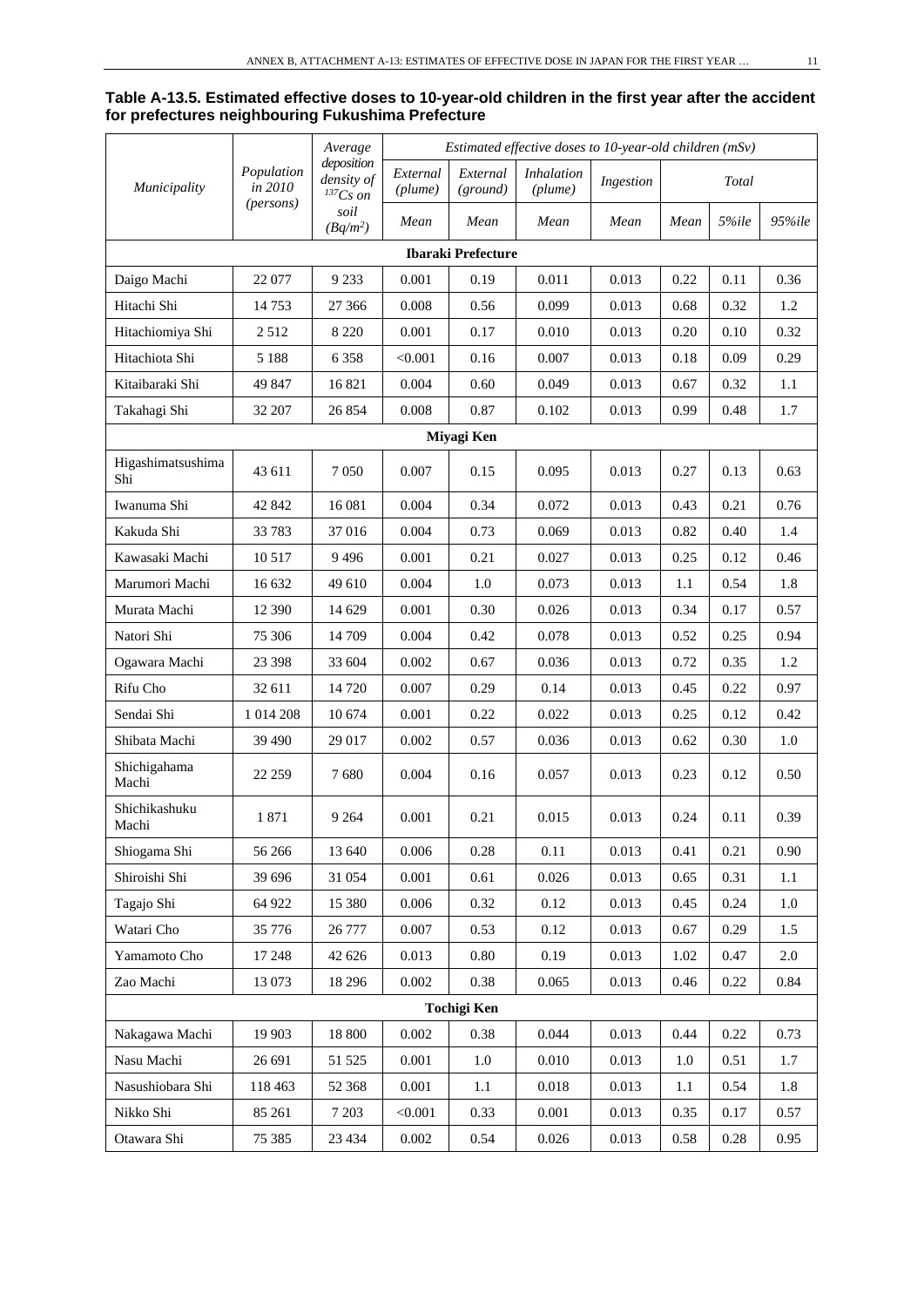|                |                              | Average                                   |                     | Estimated effective doses to 10-year-old children (mSv) |                              |           |      |       |            |  |
|----------------|------------------------------|-------------------------------------------|---------------------|---------------------------------------------------------|------------------------------|-----------|------|-------|------------|--|
| Municipality   | Population<br><i>in 2010</i> | deposition<br>density of<br>$^{137}Cs$ on | External<br>(plume) | External<br>(ground)                                    | <i>Inhalation</i><br>(plume) | Ingestion |      | Total |            |  |
|                | (persons)                    | soil<br>$(Bq/m^2)$                        | Mean                | Mean                                                    | Mean                         | Mean      | Mean | 5%ile | $95\%$ ile |  |
|                |                              |                                           |                     | Yamagata Ken                                            |                              |           |      |       |            |  |
| Kaminoyama Shi | 36 118                       | 5 5 8 0                                   | < 0.001             | 0.11                                                    | 0.009                        | 0.013     | 0.14 | 0.067 | 0.22       |  |
| Nan-yo Shi     | 35 110                       | 4 5 4 0                                   | < 0.001             | 0.10                                                    | 0.013                        | 0.013     | 0.13 | 0.060 | 0.22       |  |
| Takahata Machi | 26 358                       | 4 2 4 0                                   | 0.001               | 0.09                                                    | 0.052                        | 0.013     | 0.16 | 0.075 | 0.34       |  |
| Yamagata Shi   | 257 936                      | 5 8 8 0                                   | < 0.001             | 0.13                                                    | 0.006                        | 0.013     | 0.15 | 0.072 | 0.24       |  |
| Yonezawa Shi   | 92 876                       | 3434                                      | 0.001               | 0.11                                                    | 0.056                        | 0.013     | 0.18 | 0.09  | 0.40       |  |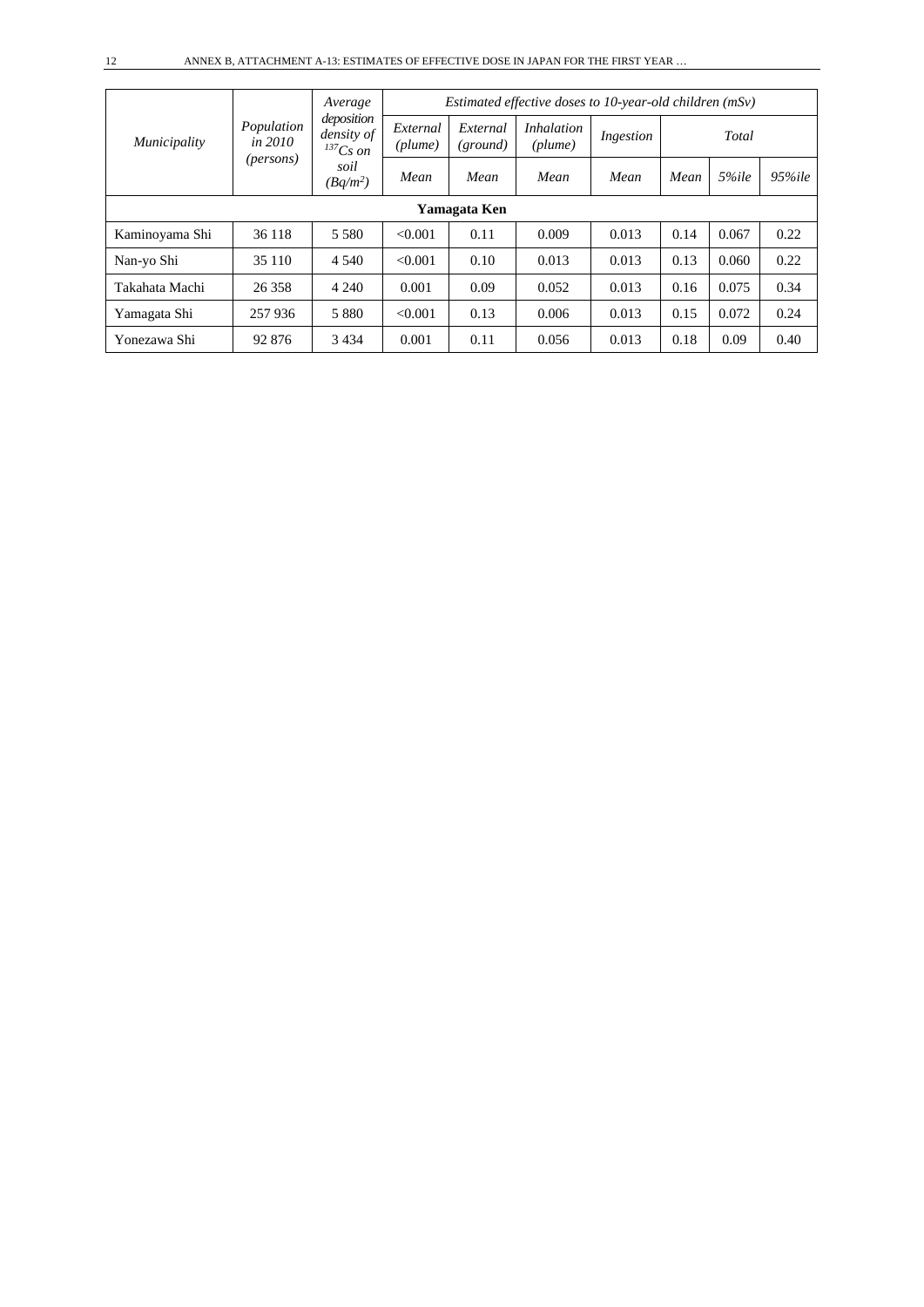#### **Table A-13.6. Estimated effective doses to 1-year-old infants in the first year after the accident for prefectures neighbouring Fukushima Prefecture**

|                           | Average               | Estimated effective doses to 1-year-old infants $(mSv)$ |                     |                      |                              |           |      |          |        |
|---------------------------|-----------------------|---------------------------------------------------------|---------------------|----------------------|------------------------------|-----------|------|----------|--------|
| Municipality              | Population<br>in 2010 | deposition<br>density of<br>${}^{137}Cs$ on             | External<br>(plume) | External<br>(ground) | <i>Inhalation</i><br>(plume) | Ingestion |      | Total    |        |
|                           | (persons)             | soil<br>$(Bq/m^2)$                                      | Mean                | Mean                 | Mean                         | Mean      | Mean | 5%ile    | 95%ile |
| <b>Ibaraki Prefecture</b> |                       |                                                         |                     |                      |                              |           |      |          |        |
| Daigo Machi               | 22 077                | 9 2 3 3                                                 | 0.001               | 0.23                 | 0.013                        | 0.015     | 0.26 | 0.13     | 0.42   |
| Hitachi Shi               | 14753                 | 27 366                                                  | 0.008               | 0.66                 | 0.11                         | 0.015     | 0.79 | 0.38     | 1.4    |
| Hitachiomiya Shi          | 2512                  | 8 2 2 0                                                 | 0.001               | 0.20                 | 0.011                        | 0.015     | 0.23 | 0.11     | 0.37   |
| Hitachiota Shi            | 5 1 8 8               | 6 3 5 8                                                 | 0.001               | 0.19                 | 0.008                        | 0.015     | 0.21 | 0.10     | 0.34   |
| Kitaibaraki Shi           | 49 847                | 16821                                                   | 0.004               | 0.71                 | 0.055                        | 0.015     | 0.78 | 0.38     | 1.3    |
| Takahagi Shi              | 32 207                | 26 854                                                  | 0.008               | 1.0                  | 0.11                         | 0.015     | 1.2  | 0.56     | 2.0    |
|                           |                       |                                                         |                     | Miyagi Ken           |                              |           |      |          |        |
| Higashimatsushima<br>Shi  | 43 611                | 7 0 5 0                                                 | 0.008               | 0.18                 | 0.11                         | 0.015     | 0.31 | 0.15     | 0.73   |
| Iwanuma Shi               | 42 842                | 16 081                                                  | 0.004               | 0.40                 | 0.081                        | 0.015     | 0.50 | 0.24     | 0.88   |
| Kakuda Shi                | 33 783                | 37016                                                   | 0.004               | 0.86                 | 0.079                        | 0.015     | 0.96 | 0.47     | 1.6    |
| Kawasaki Machi            | 10 5 17               | 9496                                                    | 0.001               | 0.24                 | 0.032                        | 0.015     | 0.29 | 0.14     | 0.54   |
| Marumori Machi            | 16 632                | 49 610                                                  | 0.004               | 1.2                  | 0.084                        | 0.015     | 1.3  | 0.63     | 2.2    |
| Murata Machi              | 12 390                | 14 629                                                  | 0.001               | 0.36                 | 0.029                        | 0.015     | 0.40 | 0.19     | 0.67   |
| Natori Shi                | 75 30 6               | 14 709                                                  | 0.005               | 0.50                 | 0.088                        | 0.015     | 0.61 | 0.29     | 1.1    |
| Ogawara Machi             | 23 3 98               | 33 604                                                  | 0.002               | 0.79                 | 0.041                        | 0.015     | 0.85 | 0.42     | 1.4    |
| Rifu Cho                  | 32 611                | 14 720                                                  | 0.008               | 0.35                 | 0.16                         | 0.015     | 0.53 | 0.26     | 1.1    |
| Sendai Shi                | 1 014 208             | 10 674                                                  | 0.001               | 0.26                 | 0.026                        | 0.015     | 0.30 | 0.14     | 0.50   |
| Shibata Machi             | 39 490                | 29 017                                                  | 0.002               | 0.67                 | 0.041                        | 0.015     | 0.73 | 0.35     | 1.2    |
| Shichigahama<br>Machi     | 22 259                | 7680                                                    | 0.004               | 0.19                 | 0.066                        | 0.015     | 0.27 | 0.14     | 0.58   |
| Shichikashuku<br>Machi    | 1871                  | 9 2 6 4                                                 | 0.001               | 0.24                 | 0.017                        | 0.015     | 0.28 | 0.13     | 0.46   |
| Shiogama Shi              | 56 266                | 13 640                                                  | 0.007               | 0.33                 | 0.13                         | 0.015     | 0.48 | 0.25     | 1.0    |
| Shiroishi Shi             | 39 696                | 31 054                                                  | 0.001               | 0.72                 | 0.030                        | 0.015     | 0.77 | 0.37     | 1.3    |
| Tagajo Shi                | 64 922                | 15 380                                                  | 0.007               | 0.37                 | 0.13                         | 0.015     | 0.53 | $0.28\,$ | 1.2    |
| Watari Cho                | 35 776                | 26 777                                                  | 0.008               | 0.63                 | 0.14                         | 0.015     | 0.79 | 0.34     | 1.8    |
| Yamamoto Cho              | 17 248                | 42 626                                                  | 0.014               | 0.94                 | 0.22                         | 0.015     | 1.2  | 0.55     | 2.3    |
| Zao Machi                 | 13 073                | 18 29 6                                                 | 0.002               | 0.44                 | 0.075                        | 0.015     | 0.54 | 0.25     | 0.98   |
|                           |                       |                                                         |                     | <b>Tochigi Ken</b>   |                              |           |      |          |        |
| Nakagawa Machi            | 19 903                | 18 800                                                  | 0.003               | 0.45                 | 0.050                        | 0.015     | 0.51 | 0.25     | 0.86   |
| Nasu Machi                | 26 691                | 51 525                                                  | 0.001               | 1.2                  | 0.012                        | 0.015     | 1.2  | 0.60     | 2.0    |
| Nasushiobara Shi          | 118 463               | 52 368                                                  | 0.001               | 1.3                  | 0.020                        | 0.015     | 1.3  | 0.64     | 2.2    |
| Nikko Shi                 | 85 261                | 7 2 0 3                                                 | < 0.001             | 0.39                 | 0.001                        | 0.015     | 0.41 | 0.20     | 0.67   |
| Otawara Shi               | 75 385                | 23 4 34                                                 | 0.002               | 0.63                 | 0.030                        | 0.015     | 0.68 | 0.33     | 1.1    |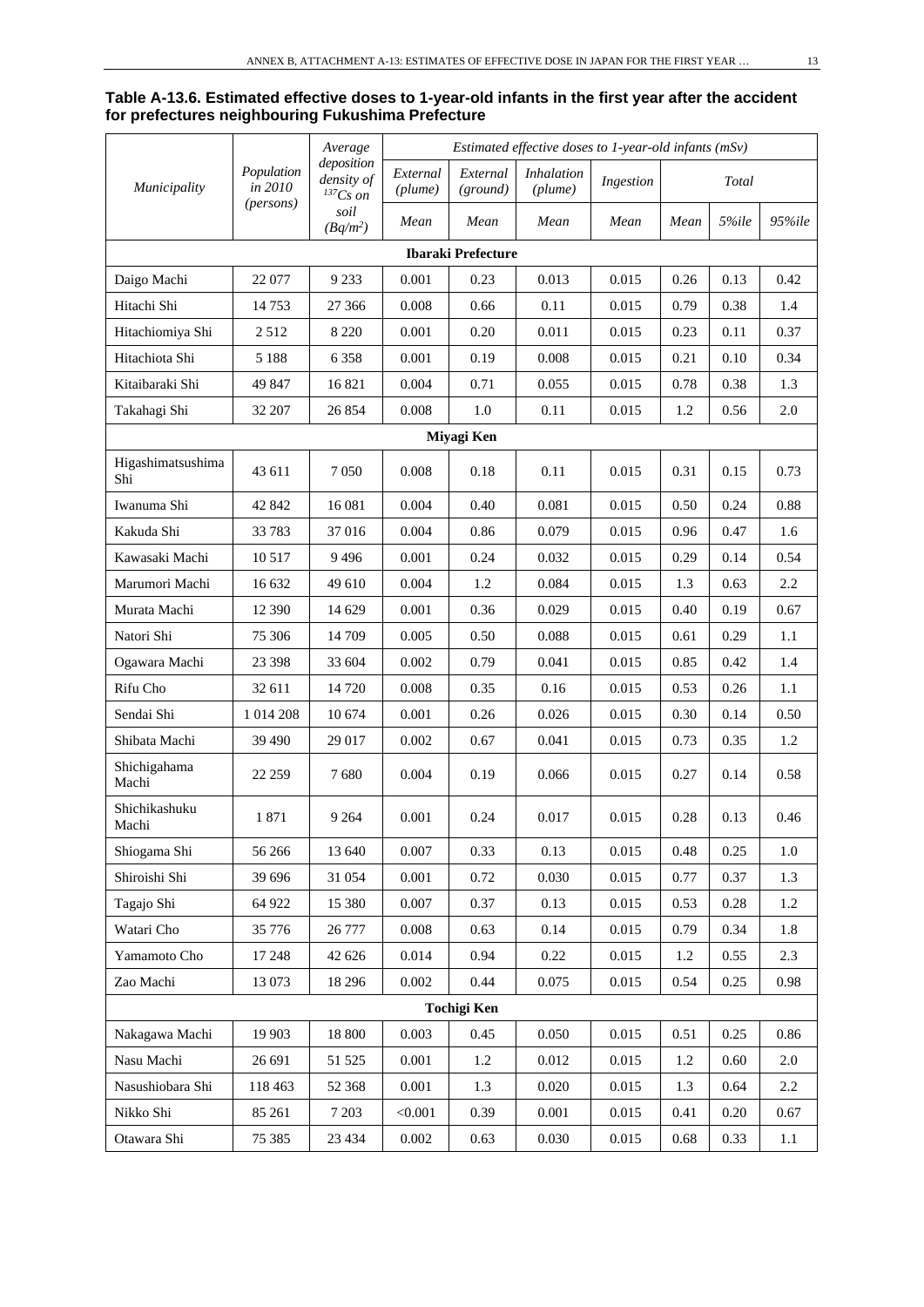| Municipality   |                                      | Average<br>deposition<br>density of<br>$^{137}Cs$ on<br>soil<br>$(Bq/m^2)$ | <i>Estimated effective doses to 1-year-old infants <math>(mSv)</math></i>                         |      |       |       |      |       |        |  |
|----------------|--------------------------------------|----------------------------------------------------------------------------|---------------------------------------------------------------------------------------------------|------|-------|-------|------|-------|--------|--|
|                | Population<br>in $2010$<br>(persons) |                                                                            | External<br><i>Inhalation</i><br>External<br>Total<br>Ingestion<br>(plume)<br>(plume)<br>(ground) |      |       |       |      |       |        |  |
|                |                                      |                                                                            | Mean                                                                                              | Mean | Mean  | Mean  | Mean | 5%ile | 95%ile |  |
| Yamagata Ken   |                                      |                                                                            |                                                                                                   |      |       |       |      |       |        |  |
| Kaminoyama Shi | 36 118                               | 5 5 8 0                                                                    | < 0.001                                                                                           | 0.13 | 0.010 | 0.015 | 0.16 | 0.078 | 0.26   |  |
| Nan-yo Shi     | 35 110                               | 4 5 4 0                                                                    | < 0.001                                                                                           | 0.12 | 0.015 | 0.015 | 0.15 | 0.070 | 0.25   |  |
| Takahata Machi | 26 358                               | 4 2 4 0                                                                    | 0.001                                                                                             | 0.11 | 0.058 | 0.015 | 0.18 | 0.09  | 0.39   |  |
| Yamagata Shi   | 257 936                              | 5 8 8 0                                                                    | < 0.001                                                                                           | 0.15 | 0.007 | 0.015 | 0.17 | 0.08  | 0.28   |  |
| Yonezawa Shi   | 92 876                               | 3 4 3 4                                                                    | 0.001                                                                                             | 0.13 | 0.062 | 0.015 | 0.21 | 0.10  | 0.45   |  |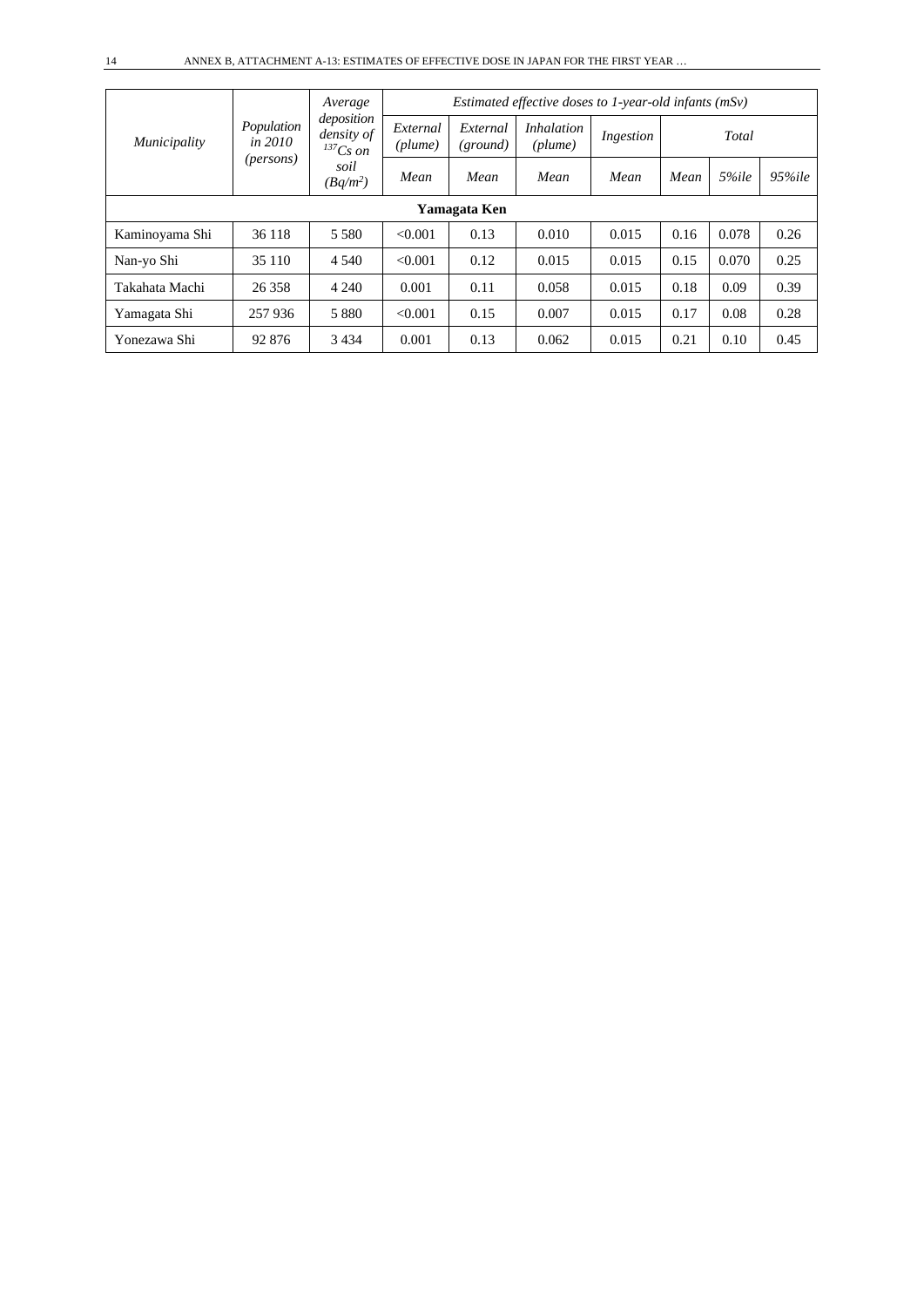#### **Table A-13.7. Estimated effective doses to adults in the first year after the accident for prefectures in Japan distant from Fukushima Prefecture**

|                         |                                             | Average soil                         | Estimated effective doses to adults $(mSv)$ |                      |                              |           |       |  |  |
|-------------------------|---------------------------------------------|--------------------------------------|---------------------------------------------|----------------------|------------------------------|-----------|-------|--|--|
| Prefecture              | Population<br>in 2010<br>( <i>persons</i> ) | deposition<br>$of$ <sup>137</sup> Cs | External<br>(plume)                         | External<br>(ground) | <i>Inhalation</i><br>(plume) | Ingestion | Total |  |  |
|                         |                                             | $(Bq/m^2)$                           | Mean                                        | Mean                 | Mean                         | Mean      | Mean  |  |  |
|                         |                                             |                                      | <b>Remainder of Japan</b>                   |                      |                              |           |       |  |  |
| Aichi Prefecture        | 7410719                                     | 9                                    | < 0.001                                     | < 0.001              | < 0.001                      | 0.004     | 0.004 |  |  |
| Akita Prefecture        | 1 085 997                                   | 175                                  | < 0.001                                     | 0.003                | < 0.001                      | 0.004     | 0.008 |  |  |
| Aomori Prefecture       | 1 373 339                                   | 67                                   | < 0.001                                     | 0.001                | < 0.001                      | 0.004     | 0.006 |  |  |
| Chiba Prefecture        | 6 216 289                                   | 20 931                               | < 0.001                                     | 0.35                 | 0.005                        | 0.004     | 0.36  |  |  |
| Ehime Prefecture        | 1 431 493                                   | 7                                    | < 0.001                                     | < 0.001              | < 0.001                      | 0.004     | 0.004 |  |  |
| Fukui Prefecture        | 806 314                                     | 31                                   | < 0.001                                     | 0.001                | < 0.001                      | 0.004     | 0.005 |  |  |
| Fukuoka Prefecture      | 5 071 968                                   | 1                                    | < 0.001                                     | < 0.001              | < 0.001                      | 0.004     | 0.004 |  |  |
| Gifu Prefecture         | 2 080 773                                   | 16                                   | < 0.001                                     | < 0.001              | < 0.001                      | 0.004     | 0.005 |  |  |
| Gunma Prefecture        | 2 008 068                                   | 13 639                               | < 0.001                                     | 0.23                 | 0.003                        | 0.004     | 0.24  |  |  |
| Hiroshima Prefecture    | 2 860 750                                   | $\overline{4}$                       | < 0.001                                     | < 0.001              | < 0.001                      | 0.004     | 0.004 |  |  |
| Hokkaido Prefecture     | 5 506 419                                   | 9                                    | < 0.001                                     | < 0.001              | < 0.001                      | 0.004     | 0.004 |  |  |
| Hyogo Prefecture        | 5 5 8 1 3 3                                 | $\,8\,$                              | < 0.001                                     | < 0.001              | < 0.001                      | 0.004     | 0.004 |  |  |
| Ishikawa Prefecture     | 1 169 788                                   | 13                                   | < 0.001                                     | < 0.001              | < 0.001                      | 0.004     | 0.005 |  |  |
| <b>Iwate Prefecture</b> | 1 330 147                                   | 11 880                               | < 0.001                                     | 0.20                 | 0.003                        | 0.004     | 0.21  |  |  |
| Kagawa Prefecture       | 995 842                                     | 6                                    | < 0.001                                     | < 0.001              | < 0.001                      | 0.004     | 0.004 |  |  |
| Kagoshima Prefecture    | 1706242                                     | $\mathbf{1}$                         | < 0.001                                     | < 0.001              | < 0.001                      | 0.004     | 0.004 |  |  |
| Kanagawa Prefecture     | 9 048 331                                   | 3857                                 | < 0.001                                     | 0.069                | 0.001                        | 0.004     | 0.074 |  |  |
| Kochi Prefecture        | 764 456                                     | 36                                   | < 0.001                                     | 0.001                | < 0.001                      | 0.004     | 0.005 |  |  |
| Kumamoto Prefecture     | 1 817 426                                   | $\mathbf{0}$                         | < 0.001                                     | < 0.001              | < 0.001                      | 0.004     | 0.004 |  |  |
| Kyoto Prefecture        | 2 636 092                                   | $\tau$                               | < 0.001                                     | < 0.001              | < 0.001                      | 0.004     | 0.004 |  |  |
| Mie Prefecture          | 1 854 724                                   | 27                                   | < 0.001                                     | 0.001                | < 0.001                      | 0.004     | 0.005 |  |  |
| Miyazaki Prefecture     | 1 135 233                                   | 6                                    | < 0.001                                     | < 0.001              | < 0.001                      | 0.004     | 0.004 |  |  |
| Nagano Prefecture       | 2 152 449                                   | 1 2 5 1                              | < 0.001                                     | 0.023                | < 0.001                      | 0.004     | 0.028 |  |  |
| Nagasaki Prefecture     | 1 426 779                                   | $\sqrt{2}$                           | < 0.001                                     | < 0.001              | < 0.001                      | 0.004     | 0.004 |  |  |
| Nara Prefecture         | 1 400 728                                   | $\tau$                               | < 0.001                                     | < 0.001              | < 0.001                      | 0.004     | 0.004 |  |  |
| Niigata Prefecture      | 2 374 450                                   | 49                                   | < 0.001                                     | 0.001                | < 0.001                      | 0.004     | 0.005 |  |  |
| Oita Prefecture         | 1 196 529                                   | 1                                    | < 0.001                                     | < 0.001              | < 0.001                      | 0.004     | 0.004 |  |  |
| Okayama Prefecture      | 1 945 276                                   | $\overline{4}$                       | < 0.001                                     | < 0.001              | < 0.001                      | 0.004     | 0.004 |  |  |
| Okinawa Prefecture      | 1 392 818                                   | $\overline{4}$                       | < 0.001                                     | < 0.001              | < 0.001                      | 0.004     | 0.004 |  |  |
| Osaka Prefecture        | 8 8 6 5 2 4 5                               | $\mathbf{9}$                         | < 0.001                                     | < 0.001              | < 0.001                      | 0.004     | 0.004 |  |  |
| Saga Prefecture         | 849788                                      | $\mathbf{1}$                         | < 0.001                                     | < 0.001              | < 0.001                      | 0.004     | 0.004 |  |  |
| Saitama Prefecture      | 7 194 556                                   | 6 2 8 4                              | < 0.001                                     | 0.11                 | 0.001                        | 0.004     | 0.12  |  |  |
| Shiga Prefecture        | 1 410 777                                   | $\tau$                               | < 0.001                                     | < 0.001              | < 0.001                      | 0.004     | 0.004 |  |  |
| Shimane Prefecture      | 717 397                                     | 6                                    | < 0.001                                     | < 0.001              | < 0.001                      | 0.004     | 0.004 |  |  |
| Shizuoka Prefecture     | 3 765 007                                   | 643                                  | < 0.001                                     | 0.012                | < 0.001                      | 0.004     | 0.017 |  |  |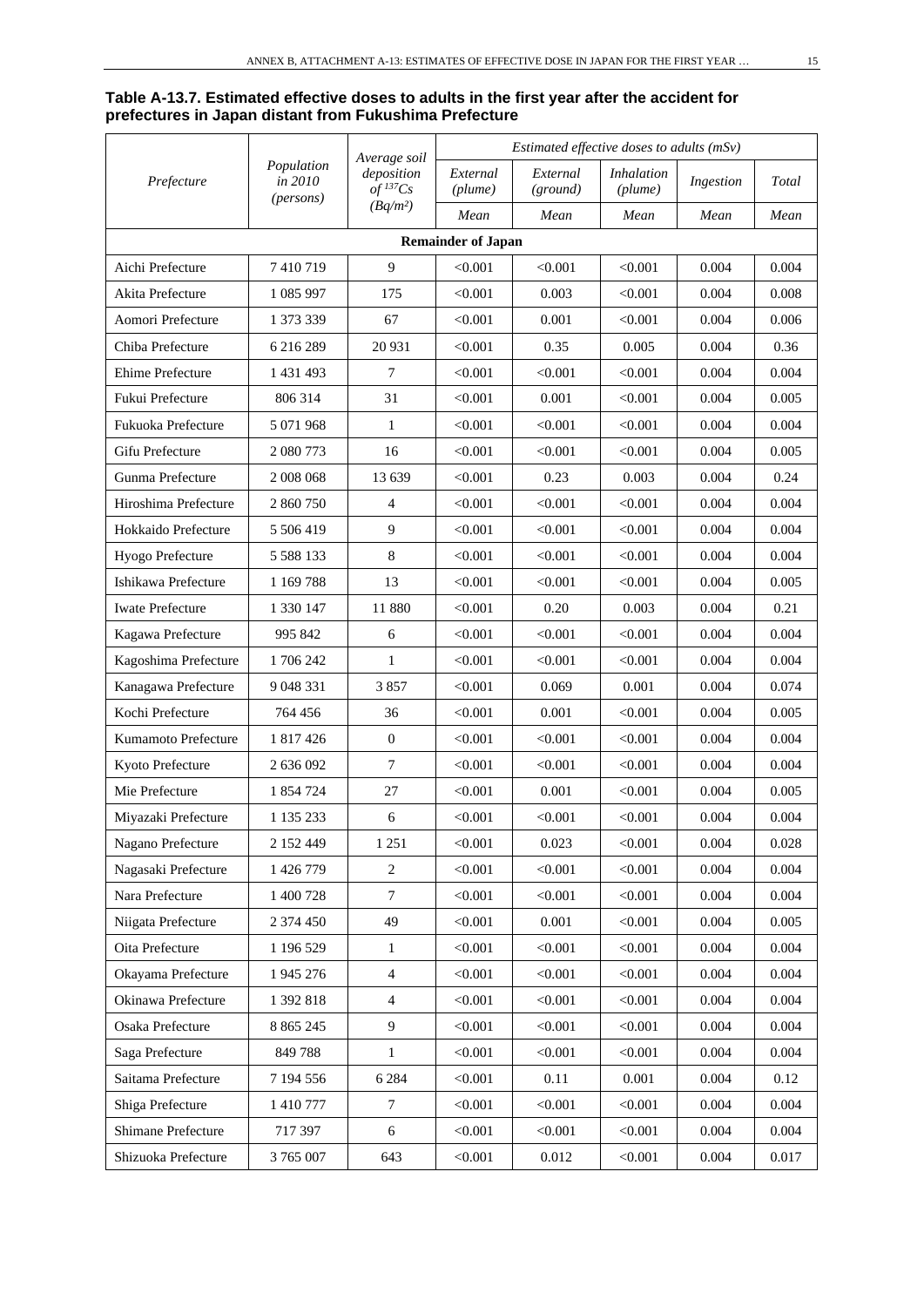| Prefecture                |                                               | Average soil<br>deposition<br>$of$ <sup>137</sup> Cs | Estimated effective doses to adults $(mSv)$ |                      |                              |           |       |  |
|---------------------------|-----------------------------------------------|------------------------------------------------------|---------------------------------------------|----------------------|------------------------------|-----------|-------|--|
|                           | Population<br>in $2010$<br>( <i>persons</i> ) |                                                      | External<br>(plume)                         | External<br>(ground) | <i>Inhalation</i><br>(plume) | Ingestion | Total |  |
|                           |                                               | $(Bq/m^2)$                                           | Mean                                        | Mean                 | Mean                         | Mean      | Mean  |  |
| Tokushima Prefecture      | 785491                                        | 8                                                    | < 0.001                                     | < 0.001              | < 0.001                      | 0.004     | 0.004 |  |
| Tokyo                     | 13 159 388                                    | 8499                                                 | < 0.001                                     | 0.15                 | 0.002                        | 0.004     | 0.15  |  |
| <b>Tottori Prefecture</b> | 588 667                                       | 11                                                   | < 0.001                                     | < 0.001              | < 0.001                      | 0.004     | 0.005 |  |
| Toyama Prefecture         | 1 093 247                                     | 16                                                   | < 0.001                                     | < 0.001              | < 0.001                      | 0.004     | 0.005 |  |
| Wakayama Prefecture       | 1 002 198                                     | 10                                                   | < 0.001                                     | < 0.001              | < 0.001                      | 0.004     | 0.004 |  |
| Yamaguchi Prefecture      | 1 451 338                                     | 3                                                    | < 0.001                                     | < 0.001              | < 0.001                      | 0.004     | 0.004 |  |
| Yamanashi Prefecture      | 863 075                                       | 208                                                  | < 0.001                                     | 0.004                | < 0.001                      | 0.004     | 0.008 |  |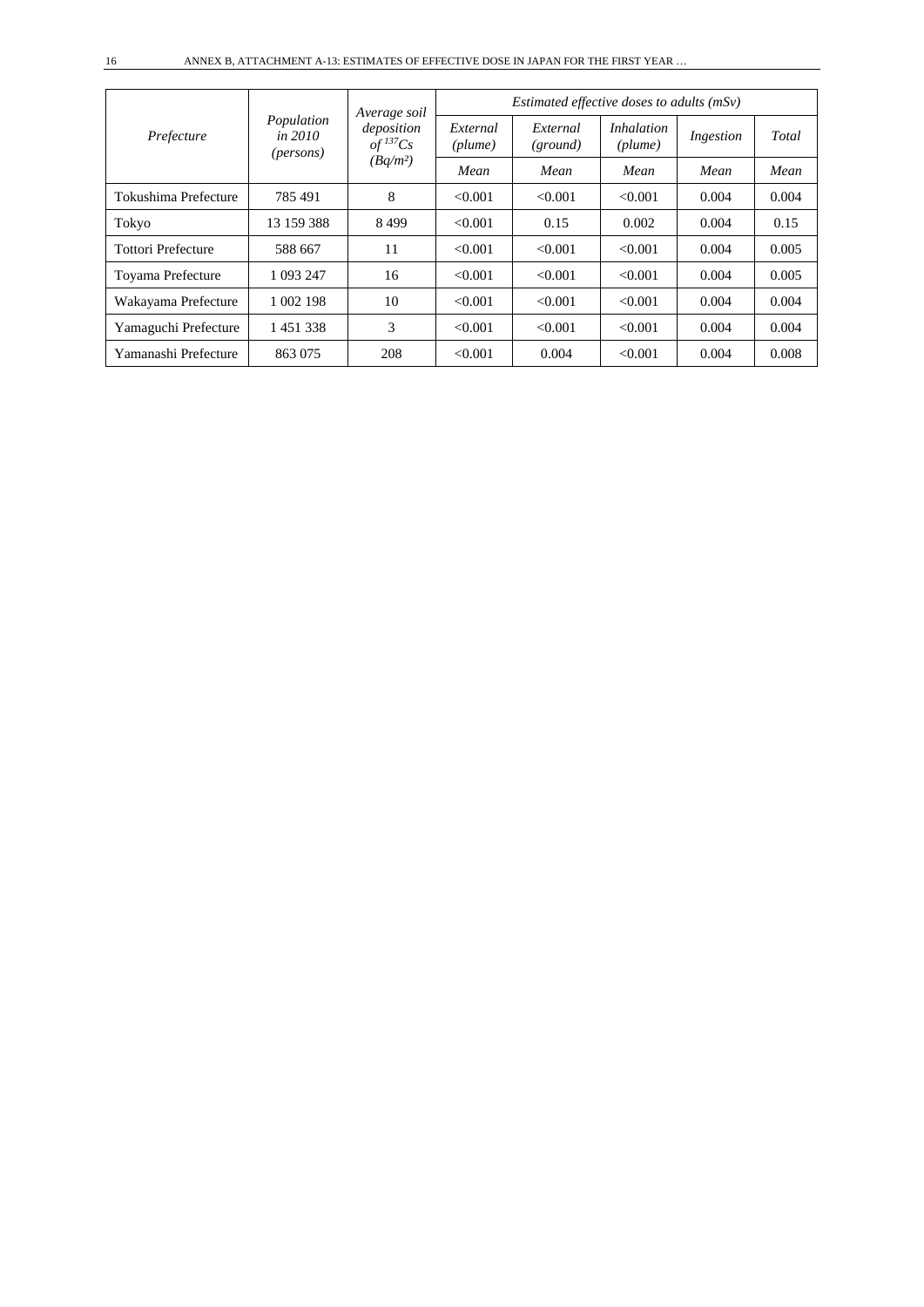### **Table A-13.8. Estimated effective doses to 10-year-old children in the first year after the accident for prefectures in Japan distant from Fukushima Prefecture**

|                           |                                             | Average                                      | Estimated effective doses to 10-year-old children (mSv) |                      |                              |           |       |  |  |  |
|---------------------------|---------------------------------------------|----------------------------------------------|---------------------------------------------------------|----------------------|------------------------------|-----------|-------|--|--|--|
| Prefecture                | Population<br>in 2010<br>( <i>persons</i> ) | soil<br>deposition<br>$of$ <sup>137</sup> Cs | External<br>(plume)                                     | External<br>(ground) | <i>Inhalation</i><br>(plume) | Ingestion | Total |  |  |  |
|                           |                                             | $(Bq/m^2)$                                   | Mean                                                    | Mean                 | Mean                         | Mean      | Mean  |  |  |  |
| <b>Remainder of Japan</b> |                                             |                                              |                                                         |                      |                              |           |       |  |  |  |
| Aichi Prefecture          | 7410719                                     | 9                                            | < 0.001                                                 | < 0.001              | < 0.001                      | 0.005     | 0.005 |  |  |  |
| Akita Prefecture          | 1 085 997                                   | 175                                          | < 0.001                                                 | 0.004                | < 0.001                      | 0.005     | 0.009 |  |  |  |
| Aomori Prefecture         | 1 373 339                                   | 67                                           | < 0.001                                                 | 0.002                | < 0.001                      | 0.005     | 0.007 |  |  |  |
| Chiba Prefecture          | 6 216 289                                   | 20 931                                       | < 0.001                                                 | 0.42                 | 0.008                        | 0.005     | 0.43  |  |  |  |
| Ehime Prefecture          | 1 431 493                                   | 7                                            | < 0.001                                                 | < 0.001              | < 0.001                      | 0.005     | 0.005 |  |  |  |
| Fukui Prefecture          | 806 314                                     | 31                                           | < 0.001                                                 | 0.001                | < 0.001                      | 0.005     | 0.006 |  |  |  |
| Fukuoka Prefecture        | 5 071 968                                   | 1                                            | < 0.001                                                 | < 0.001              | < 0.001                      | 0.005     | 0.005 |  |  |  |
| Gifu Prefecture           | 2 080 773                                   | 16                                           | < 0.001                                                 | < 0.001              | < 0.001                      | 0.005     | 0.005 |  |  |  |
| Gunma Prefecture          | 2 008 068                                   | 13 639                                       | < 0.001                                                 | 0.28                 | 0.005                        | 0.005     | 0.29  |  |  |  |
| Hiroshima Prefecture      | 2 860 750                                   | 4                                            | < 0.001                                                 | < 0.001              | < 0.001                      | 0.005     | 0.005 |  |  |  |
| Hokkaido Prefecture       | 5 506 419                                   | 9                                            | < 0.001                                                 | < 0.001              | < 0.001                      | 0.005     | 0.005 |  |  |  |
| Hyogo Prefecture          | 5 5 8 8 1 3 3                               | 8                                            | < 0.001                                                 | < 0.001              | < 0.001                      | 0.005     | 0.005 |  |  |  |
| Ishikawa Prefecture       | 1 169 788                                   | 13                                           | < 0.001                                                 | < 0.001              | < 0.001                      | 0.005     | 0.005 |  |  |  |
| <b>Iwate Prefecture</b>   | 1 330 147                                   | 11 880                                       | < 0.001                                                 | 0.24                 | 0.005                        | 0.005     | 0.25  |  |  |  |
| Kagawa Prefecture         | 995 842                                     | 6                                            | < 0.001                                                 | < 0.001              | < 0.001                      | 0.005     | 0.005 |  |  |  |
| Kagoshima Prefecture      | 1706242                                     | 1                                            | < 0.001                                                 | < 0.001              | < 0.001                      | 0.005     | 0.005 |  |  |  |
| Kanagawa Prefecture       | 9 048 331                                   | 3857                                         | < 0.001                                                 | 0.081                | 0.001                        | 0.005     | 0.088 |  |  |  |
| Kochi Prefecture          | 764 456                                     | 36                                           | < 0.001                                                 | 0.001                | < 0.001                      | 0.005     | 0.006 |  |  |  |
| Kumamoto Prefecture       | 1 817 426                                   | $\theta$                                     | < 0.001                                                 | < 0.001              | < 0.001                      | 0.005     | 0.005 |  |  |  |
| Kyoto Prefecture          | 2 636 092                                   | 7                                            | < 0.001                                                 | < 0.001              | < 0.001                      | 0.005     | 0.005 |  |  |  |
| Mie Prefecture            | 1 854 724                                   | 27                                           | < 0.001                                                 | 0.001                | < 0.001                      | 0.005     | 0.006 |  |  |  |
| Miyazaki Prefecture       | 1 135 233                                   | 6                                            | < 0.001                                                 | < 0.001              | < 0.001                      | 0.005     | 0.005 |  |  |  |
| Nagano Prefecture         | 2 152 449                                   | 1 2 5 1                                      | < 0.001                                                 | 0.027                | < 0.001                      | 0.005     | 0.033 |  |  |  |
| Nagasaki Prefecture       | 1 426 779                                   | $\sqrt{2}$                                   | < 0.001                                                 | < 0.001              | < 0.001                      | 0.005     | 0.005 |  |  |  |
| Nara Prefecture           | 1 400 728                                   | $\boldsymbol{7}$                             | < 0.001                                                 | < 0.001              | < 0.001                      | 0.005     | 0.005 |  |  |  |
| Niigata Prefecture        | 2 374 450                                   | 49                                           | < 0.001                                                 | 0.001                | < 0.001                      | 0.005     | 0.006 |  |  |  |
| Oita Prefecture           | 1 196 529                                   | $\mathbf{1}$                                 | < 0.001                                                 | < 0.001              | < 0.001                      | 0.005     | 0.005 |  |  |  |
| Okayama Prefecture        | 1 945 276                                   | $\overline{4}$                               | < 0.001                                                 | < 0.001              | < 0.001                      | 0.005     | 0.005 |  |  |  |
| Okinawa Prefecture        | 1 392 818                                   | $\overline{4}$                               | < 0.001                                                 | < 0.001              | < 0.001                      | 0.005     | 0.005 |  |  |  |
| Osaka Prefecture          | 8 8 6 5 2 4 5                               | 9                                            | < 0.001                                                 | < 0.001              | < 0.001                      | 0.005     | 0.005 |  |  |  |
| Saga Prefecture           | 849788                                      | $\mathbf{1}$                                 | < 0.001                                                 | < 0.001              | < 0.001                      | 0.005     | 0.005 |  |  |  |
| Saitama Prefecture        | 7 194 556                                   | 6 2 8 4                                      | < 0.001                                                 | 0.13                 | 0.002                        | 0.005     | 0.14  |  |  |  |
| Shiga Prefecture          | 1 410 777                                   | 7                                            | < 0.001                                                 | < 0.001              | < 0.001                      | 0.005     | 0.005 |  |  |  |
| Shimane Prefecture        | 717 397                                     | $\epsilon$                                   | < 0.001                                                 | < 0.001              | < 0.001                      | 0.005     | 0.005 |  |  |  |
| Shizuoka Prefecture       | 3 765 007                                   | 643                                          | < 0.001                                                 | 0.015                | < 0.001                      | 0.005     | 0.020 |  |  |  |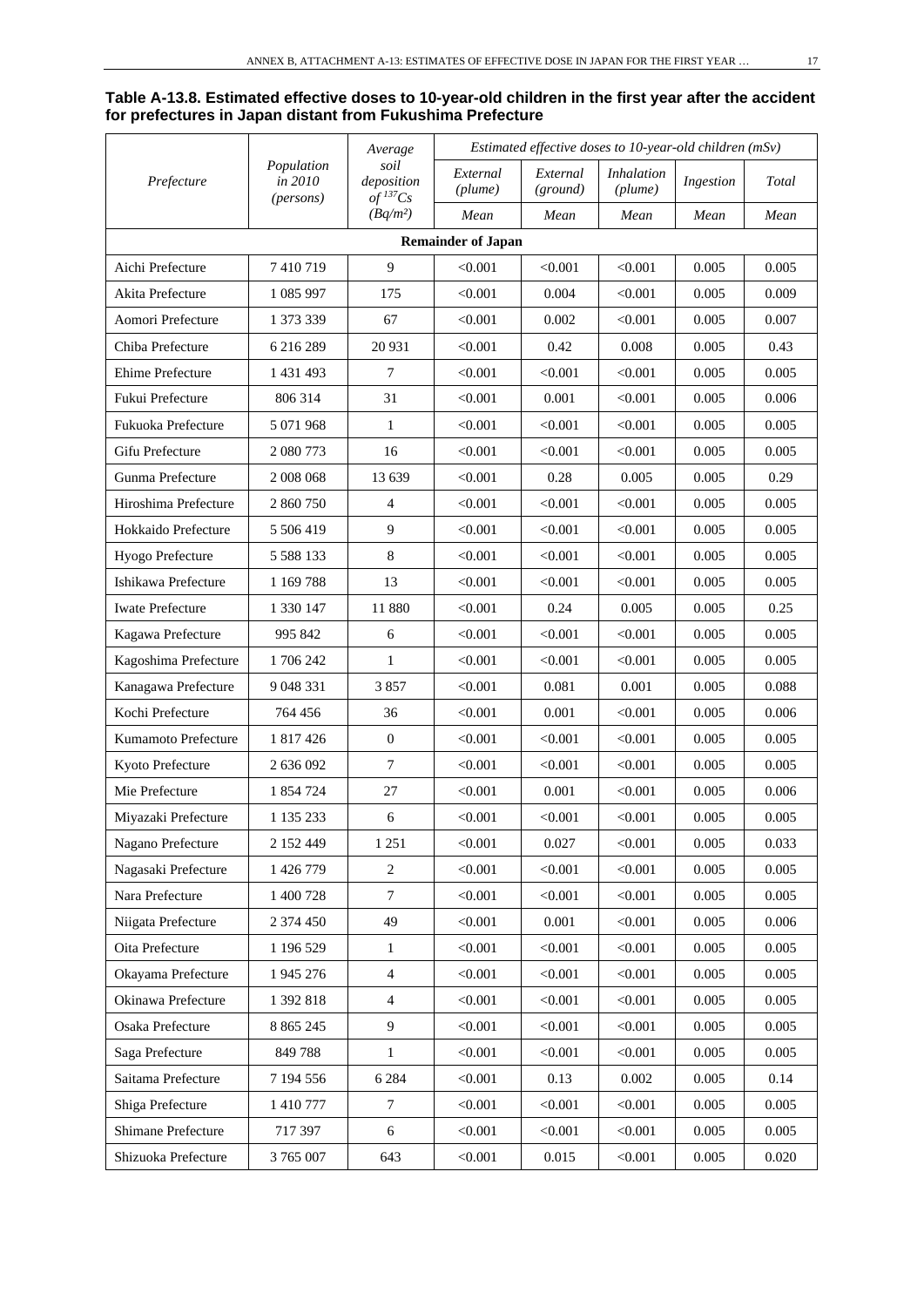| Prefecture                |                                                    | Average                                                    | Estimated effective doses to 10-year-old children $(mSv)$ |                      |                              |           |       |  |  |
|---------------------------|----------------------------------------------------|------------------------------------------------------------|-----------------------------------------------------------|----------------------|------------------------------|-----------|-------|--|--|
|                           | Population<br><i>in 2010</i><br>( <i>persons</i> ) | soil<br>deposition<br>$of$ <sup>137</sup> Cs<br>$(Bq/m^2)$ | External<br>(plume)                                       | External<br>(ground) | <i>Inhalation</i><br>(plume) | Ingestion | Total |  |  |
|                           |                                                    |                                                            | Mean                                                      | Mean                 | Mean                         | Mean      | Mean  |  |  |
| Tokushima Prefecture      | 785 491                                            | 8                                                          | < 0.001                                                   | < 0.001              | < 0.001                      | 0.005     | 0.005 |  |  |
| Tokyo                     | 13 159 388                                         | 8499                                                       | < 0.001                                                   | 0.18                 | 0.003                        | 0.005     | 0.18  |  |  |
| <b>Tottori Prefecture</b> | 588 667                                            | 11                                                         | < 0.001                                                   | < 0.001              | < 0.001                      | 0.005     | 0.005 |  |  |
| Toyama Prefecture         | 1 093 247                                          | 16                                                         | < 0.001                                                   | < 0.001              | < 0.001                      | 0.005     | 0.005 |  |  |
| Wakayama Prefecture       | 1 002 198                                          | 10                                                         | < 0.001                                                   | < 0.001              | < 0.001                      | 0.005     | 0.005 |  |  |
| Yamaguchi Prefecture      | 1451338                                            | 3                                                          | < 0.001                                                   | < 0.001              | < 0.001                      | 0.005     | 0.005 |  |  |
| Yamanashi Prefecture      | 863 075                                            | 208                                                        | < 0.001                                                   | 0.005                | < 0.001                      | 0.005     | 0.010 |  |  |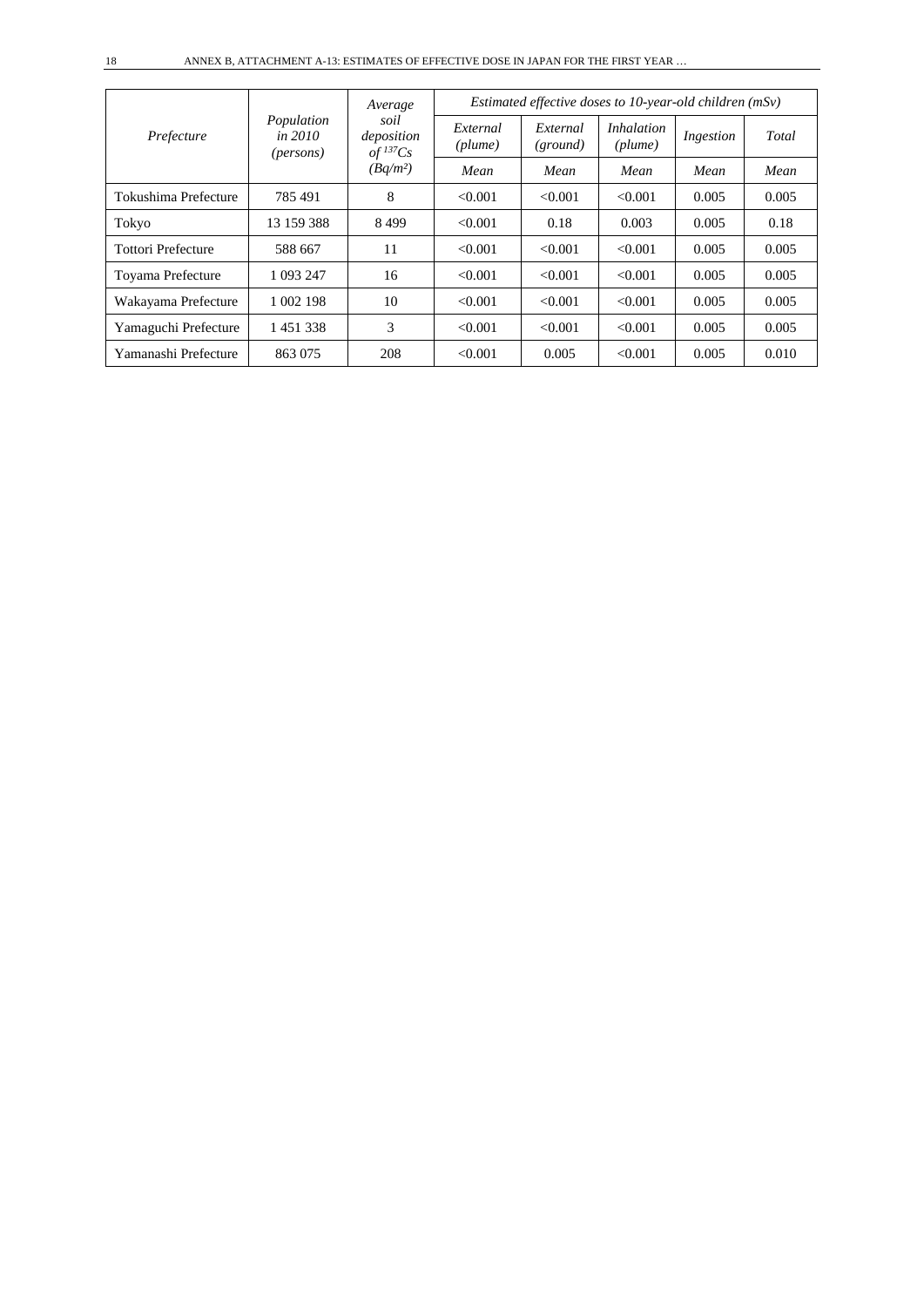#### **Table A-13.9. Estimated effective doses to 1-year-old infants in the first year after the accident for prefectures in Japan distant from Fukushima Prefecture**

|                           |                                             | Average soil<br>deposition<br>$of$ <sup>137</sup> Cs | Estimated effective doses to 1-year-old infants (mSv) |                      |                              |           |       |  |  |
|---------------------------|---------------------------------------------|------------------------------------------------------|-------------------------------------------------------|----------------------|------------------------------|-----------|-------|--|--|
| Prefecture                | Population<br>in 2010<br>( <i>persons</i> ) |                                                      | External<br>(plume)                                   | External<br>(ground) | <b>Inhalation</b><br>(plume) | Ingestion | Total |  |  |
|                           |                                             | $(Bq/m^2)$                                           | Mean                                                  | Mean                 | Mean                         | Mean      | Mean  |  |  |
| <b>Remainder of Japan</b> |                                             |                                                      |                                                       |                      |                              |           |       |  |  |
| Aichi Prefecture          | 7410719                                     | 9                                                    | < 0.001                                               | < 0.001              | < 0.001                      | 0.005     | 0.005 |  |  |
| Akita Prefecture          | 1 085 997                                   | 175                                                  | $< \!\! 0.001$                                        | 0.005                | < 0.001                      | 0.005     | 0.010 |  |  |
| Aomori Prefecture         | 1 373 339                                   | 67                                                   | < 0.001                                               | 0.002                | < 0.001                      | 0.005     | 0.007 |  |  |
| Chiba Prefecture          | 6 216 289                                   | 20 931                                               | < 0.001                                               | 0.50                 | 0.009                        | 0.005     | 0.51  |  |  |
| Ehime Prefecture          | 1 431 493                                   | 7                                                    | < 0.001                                               | < 0.001              | < 0.001                      | 0.005     | 0.005 |  |  |
| Fukui Prefecture          | 806 314                                     | 31                                                   | < 0.001                                               | 0.001                | < 0.001                      | 0.005     | 0.005 |  |  |
| Fukuoka Prefecture        | 5 071 968                                   | 1                                                    | < 0.001                                               | < 0.001              | < 0.001                      | 0.005     | 0.005 |  |  |
| Gifu Prefecture           | 2 080 773                                   | 16                                                   | < 0.001                                               | 0.001                | < 0.001                      | 0.005     | 0.005 |  |  |
| Gunma Prefecture          | 2 008 068                                   | 13 639                                               | < 0.001                                               | 0.33                 | 0.006                        | 0.005     | 0.34  |  |  |
| Hiroshima Prefecture      | 2 860 750                                   | $\overline{4}$                                       | < 0.001                                               | < 0.001              | < 0.001                      | 0.005     | 0.005 |  |  |
| Hokkaido Prefecture       | 5 506 419                                   | 9                                                    | < 0.001                                               | < 0.001              | < 0.001                      | 0.005     | 0.005 |  |  |
| Hyogo Prefecture          |                                             | $\,8\,$                                              | < 0.001                                               | < 0.001              | < 0.001                      | 0.005     | 0.005 |  |  |
| Ishikawa Prefecture       | 1 169 788                                   | 13                                                   | < 0.001                                               | < 0.001              | < 0.001                      | 0.005     | 0.005 |  |  |
| <b>Iwate Prefecture</b>   | 1 330 147                                   | 11 880                                               | < 0.001                                               | 0.29                 | 0.005                        | 0.005     | 0.30  |  |  |
| Kagawa Prefecture         | 995 842                                     | 6                                                    | < 0.001                                               | < 0.001              | < 0.001                      | 0.005     | 0.005 |  |  |
| Kagoshima Prefecture      | 1706242                                     | 1                                                    | < 0.001                                               | < 0.001              | < 0.001                      | 0.005     | 0.005 |  |  |
| Kanagawa Prefecture       | 9 048 331                                   | 3857                                                 | < 0.001                                               | 0.096                | 0.002                        | 0.005     | 0.10  |  |  |
| Kochi Prefecture          | 764 456                                     | 36                                                   | < 0.001                                               | 0.001                | < 0.001                      | 0.005     | 0.006 |  |  |
| Kumamoto Prefecture       | 1 817 426                                   | $\mathbf{0}$                                         | < 0.001                                               | < 0.001              | < 0.001                      | 0.005     | 0.005 |  |  |
| Kyoto Prefecture          | 2 636 092                                   | $\tau$                                               | < 0.001                                               | < 0.001              | < 0.001                      | 0.005     | 0.005 |  |  |
| Mie Prefecture            | 1 854 724                                   | 27                                                   | < 0.001                                               | 0.001                | < 0.001                      | 0.005     | 0.005 |  |  |
| Miyazaki Prefecture       | 1 135 233                                   | 6                                                    | < 0.001                                               | < 0.001              | < 0.001                      | 0.005     | 0.005 |  |  |
| Nagano Prefecture         | 2 152 449                                   | 1 2 5 1                                              | < 0.001                                               | 0.032                | 0.001                        | 0.005     | 0.038 |  |  |
| Nagasaki Prefecture       | 1 426 779                                   | $\sqrt{2}$                                           | < 0.001                                               | < 0.001              | < 0.001                      | 0.005     | 0.005 |  |  |
| Nara Prefecture           | 1 400 728                                   | $\boldsymbol{7}$                                     | < 0.001                                               | < 0.001              | < 0.001                      | 0.005     | 0.005 |  |  |
| Niigata Prefecture        | 2 374 450                                   | 49                                                   | < 0.001                                               | 0.001                | < 0.001                      | 0.005     | 0.006 |  |  |
| Oita Prefecture           | 1 196 529                                   | 1                                                    | < 0.001                                               | < 0.001              | < 0.001                      | 0.005     | 0.005 |  |  |
| Okayama Prefecture        | 1 945 276                                   | $\overline{4}$                                       | < 0.001                                               | < 0.001              | < 0.001                      | 0.005     | 0.005 |  |  |
| Okinawa Prefecture        | 1 392 818                                   | $\overline{4}$                                       | < 0.001                                               | < 0.001              | < 0.001                      | 0.005     | 0.005 |  |  |
| Osaka Prefecture          | 8 8 6 5 2 4 5                               | 9                                                    | < 0.001                                               | < 0.001              | < 0.001                      | 0.005     | 0.005 |  |  |
| Saga Prefecture           | 849788                                      | $\mathbf{1}$                                         | < 0.001                                               | < 0.001              | < 0.001                      | 0.005     | 0.005 |  |  |
| Saitama Prefecture        | 7 194 556                                   | 6 2 8 4                                              | < 0.001                                               | 0.15                 | 0.003                        | 0.005     | 0.16  |  |  |
| Shiga Prefecture          | 1 410 777                                   | $\tau$                                               | < 0.001                                               | < 0.001              | < 0.001                      | 0.005     | 0.005 |  |  |
| Shimane Prefecture        | 717 397                                     | 6                                                    | < 0.001                                               | < 0.001              | < 0.001                      | 0.005     | 0.005 |  |  |
| Shizuoka Prefecture       | 3 765 007                                   | 643                                                  | < 0.001                                               | 0.017                | < 0.001                      | 0.005     | 0.022 |  |  |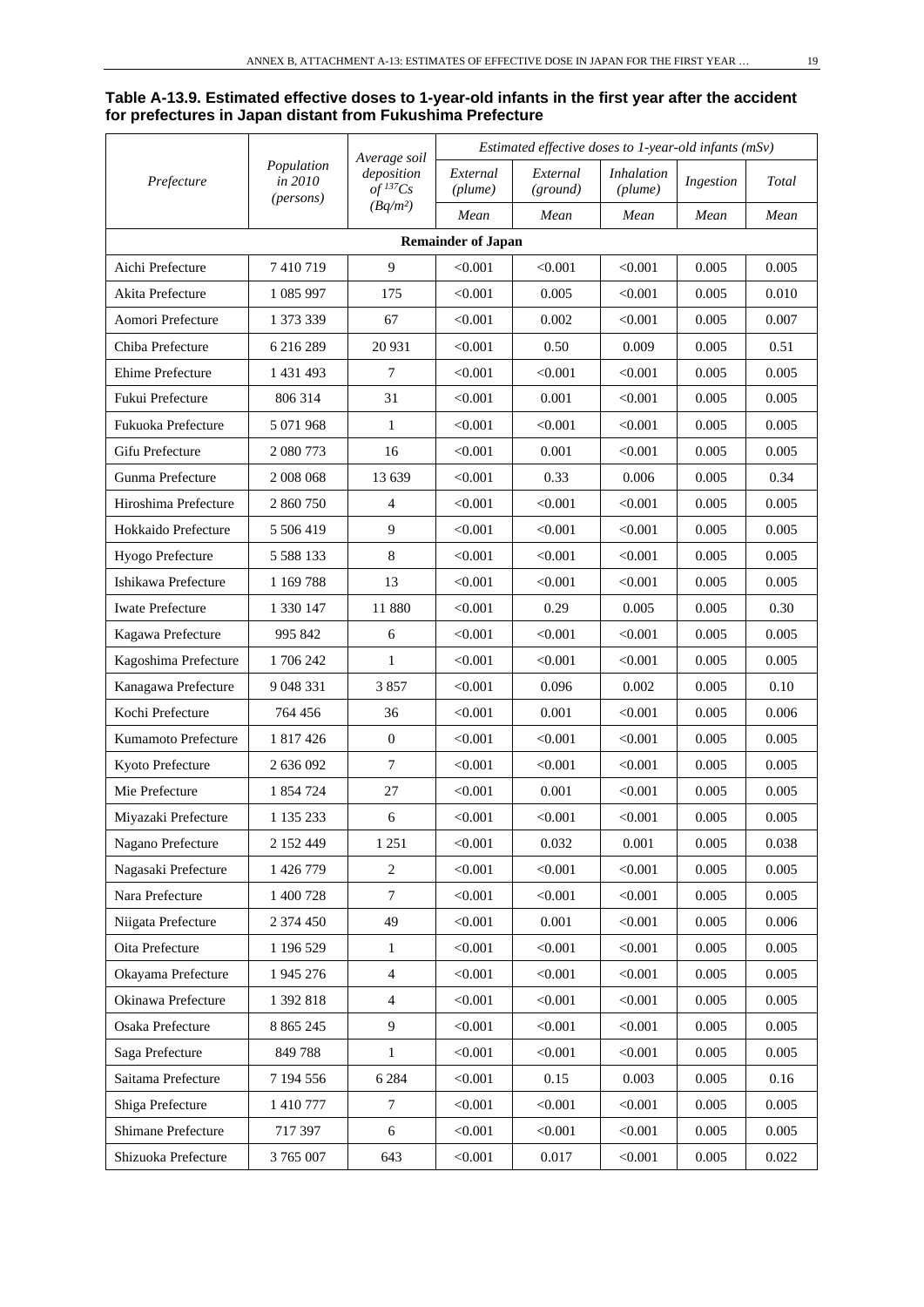| Prefecture                |                                                    | Average soil<br>deposition<br>$of$ <sup>137</sup> Cs<br>$(Bq/m^2)$ | Estimated effective doses to 1-year-old infants $(mSv)$ |                      |                              |           |       |  |  |
|---------------------------|----------------------------------------------------|--------------------------------------------------------------------|---------------------------------------------------------|----------------------|------------------------------|-----------|-------|--|--|
|                           | Population<br><i>in 2010</i><br>( <i>persons</i> ) |                                                                    | External<br>(plume)                                     | External<br>(ground) | <i>Inhalation</i><br>(plume) | Ingestion | Total |  |  |
|                           |                                                    |                                                                    | Mean                                                    | Mean                 | Mean                         | Mean      | Mean  |  |  |
| Tokushima Prefecture      | 785 491                                            | 8                                                                  | < 0.001                                                 | < 0.001              | < 0.001                      | 0.005     | 0.005 |  |  |
| Tokyo                     | 13 159 388                                         | 8499                                                               | < 0.001                                                 | 0.21                 | 0.004                        | 0.005     | 0.21  |  |  |
| <b>Tottori Prefecture</b> | 588 667                                            | 11                                                                 | < 0.001                                                 | < 0.001              | < 0.001                      | 0.005     | 0.005 |  |  |
| Toyama Prefecture         | 1 093 247                                          | 16                                                                 | < 0.001                                                 | 0.001                | < 0.001                      | 0.005     | 0.005 |  |  |
| Wakayama Prefecture       | 1 002 198                                          | 10                                                                 | < 0.001                                                 | < 0.001              | < 0.001                      | 0.005     | 0.005 |  |  |
| Yamaguchi Prefecture      | 1451338                                            | 3                                                                  | < 0.001                                                 | < 0.001              | < 0.001                      | 0.005     | 0.005 |  |  |
| Yamanashi Prefecture      | 863 075                                            | 208                                                                | < 0.001                                                 | 0.006                | < 0.001                      | 0.005     | 0.010 |  |  |